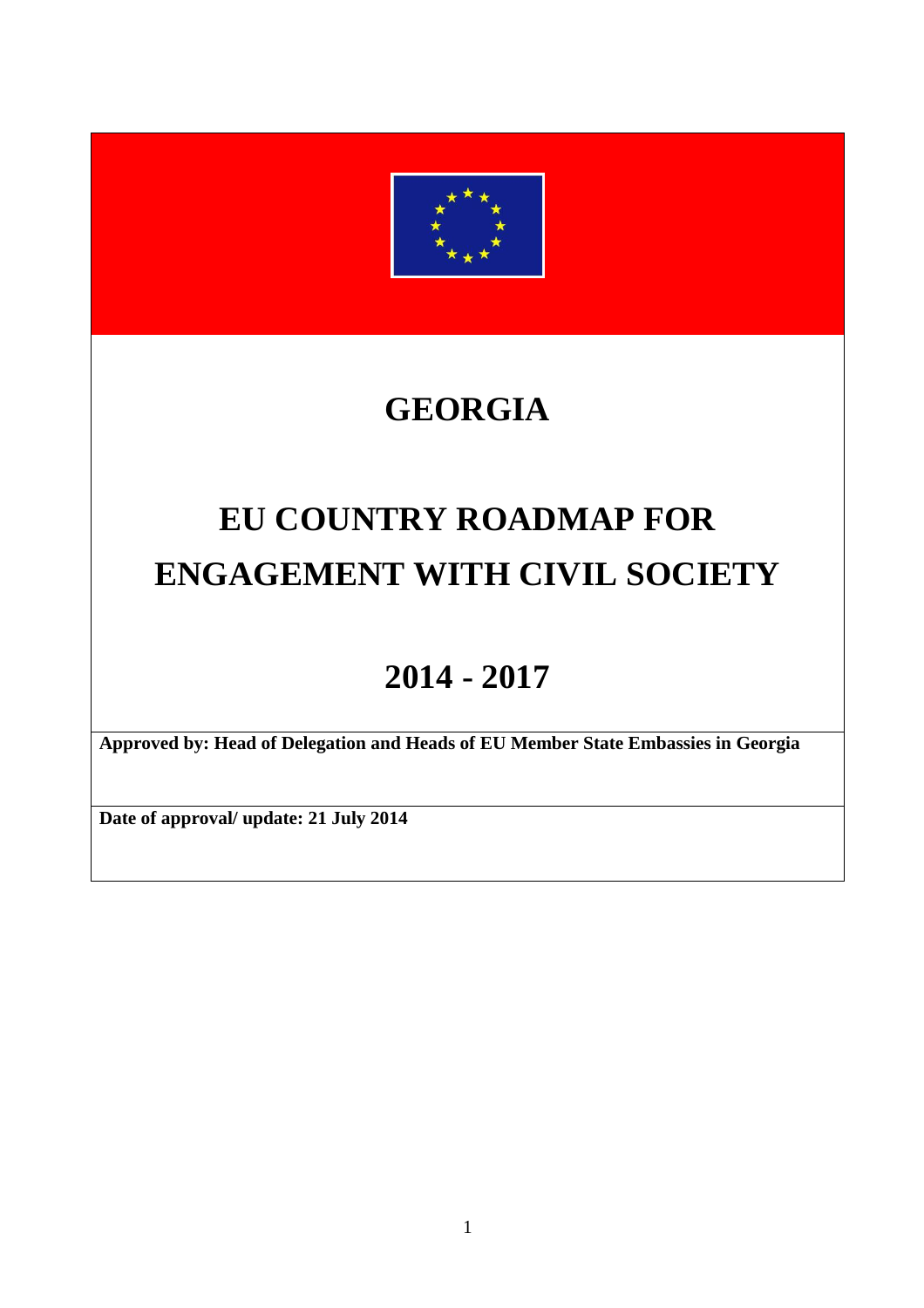#### **List of Abbreviations**

- CfP Call for Proposals
- CEC Central Election Commission
- CSO Civil Society Organisation
- CSO/LA EU funded thematic programme Civil Society Organisations/Local Authorities
- CSR Corporate Social Responsibility
- DEVCO Development Cooperation Directorate of the European Commission
- DCG Donor Co-ordination Group
- EEAS European External Action Service
- EIDHR European Instrument for Democracy and Human Rights
- ENI European Neighbourhood Instrument
- ENPARD European Neighbourhood Programme for Agriculture and Rural Development
- EUD European Union Delegaton
- GNP Georgian National Platform of the Eastern Partnership Civil Society Forum
- GoG Government of Georgia
- IDP Internally Displaced Person
- LA Local Authority
- MS Member State
- NALA National Association of Local Authorities of Georgia
- NHRSAP National Human Rights Strategy and Action Plan
- NGO Non-Governmental Organisation

NSA/LA – EU-funded thematic programme Non-State Actors and Local Authorities in Development

- SRC Sector Reform Contract
- USAID United States Agency for International Development
- VET Vocational Education and Training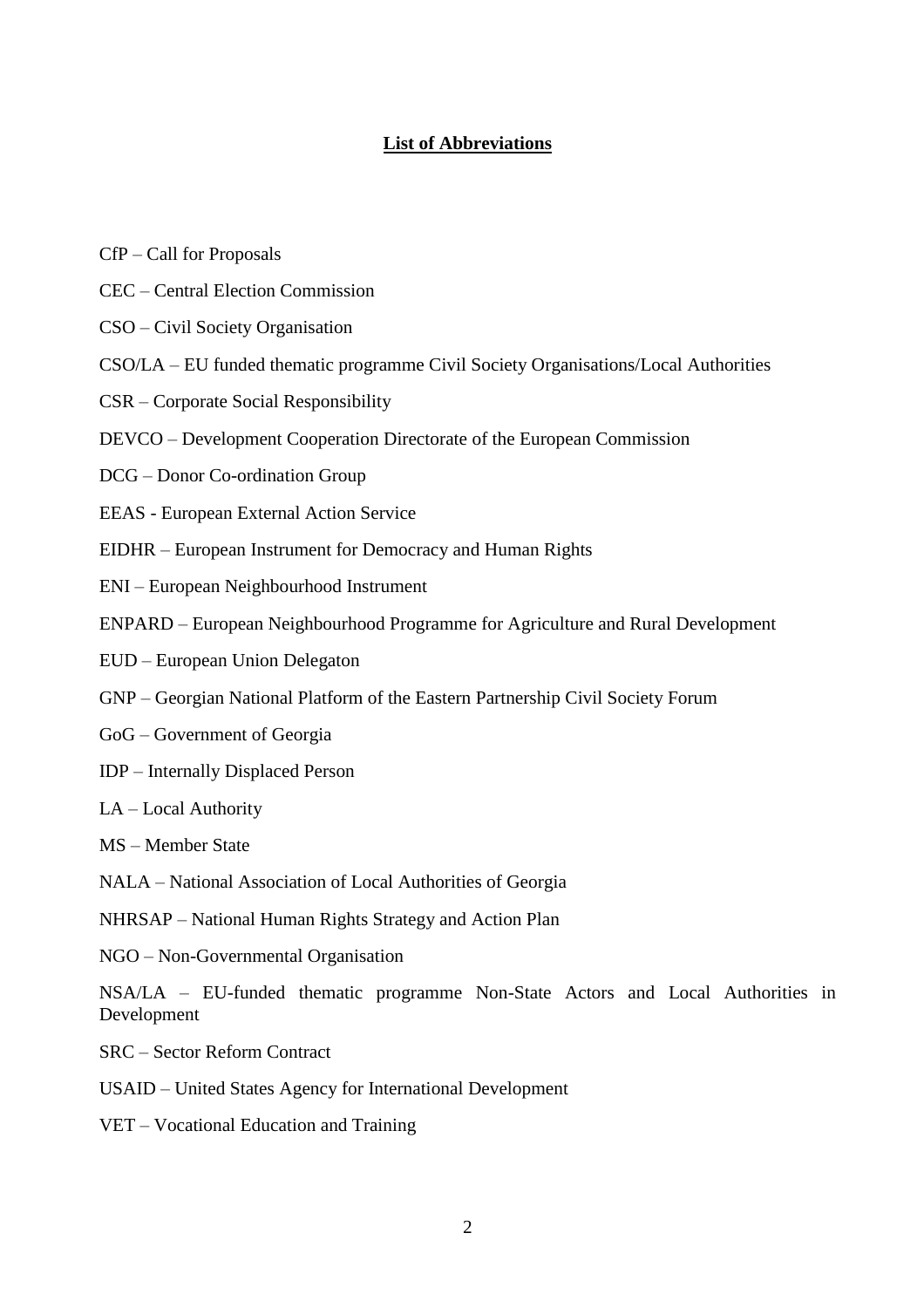# **1 STATE OF CIVIL SOCIETY**

# **1.1 ENABLING ENVIRONMENT**

 $\overline{a}$ 

Civil society in Georgia continues to benefit from a benign enabling environment in terms of legal and regulatory aspects. Registration of new CSOs is an easy and un-bureaucratic process. CSOs are able to function without harassment by the authorities, including tax authorities, regardless of their activities or the opinions they express.<sup>1</sup> During 2012-2013 especially, significant progress has been made in laying the foundation for the diversification of CSOs' funding sources; in 2012, a legal amendment was introduced which allowed government bodies to provide grants to civil society. The Ministry of Justice and the Ministry of Youth and Sports have been particularly active in using this new possibility, as has the Central Election Commission as part of its voter education activities. The Ministry of Labour and Social Policy has more than 5 years' experience of contracting CSOs as social service providers. Further efforts are necessary to extend this possibility to local authorities. Despite these new possibilities, it is a fact that many CSOs remain reluctant to accept funding from state sources, fearing that doing so will limit their ability to act independently, as well as damage public perception of them as independent actors. In this context, careful attention to the development of transparent selection and award mechanisms is of fundamental importance in addressing these concerns. A further improvement in CSOs' financial status came in 2013, when amendments were introduced to the Tax Code which made it possible for CSOs to obtain tax exemption on in-kind donations.

A draft Law on Volunteerism is currently before parliament; it foresees granting legal status to volunteers for the first time, regulates labour relations between the volunteer and host organisation, determines the employer's duties and responsibilities and introduces some tax-breaks on volunteer-related costs for employers such as transportation and accommodation. It remains to be seen whether this law will stimulate volunteerism among Georgian nationals.

The period 2012-2014 has also seen the deliberation and adoption of a new Code on Local Self-Governance in Georgia. While some efforts were made to decentralise power to local authorities, the Code, in its present form, has so far stopped well short of devolving greater competencies to the regions and municipalities. Further important stages in the decentralisation reform, including the key matter of fiscal decentralisation, are scheduled for discussion in 2015. Within the current text of the Code, an undertaking has been given to examine the issue of establishing new forms of public participation in decision-making at local level. A suggestion to develop a draft law on this issue before the end of 2014 has been put forward by civil society representatives to the Parliament, which has accepted to work on the issue.

Civil society also benefits from the improved climate in the media sector, which allows CSOs to gain greater coverage for their organisations, as well as for the issues they raise. During 2012 especially, a number of successful advocacy campaigns, which were well documented in the domestic media, considerably raised the profile of participating organisations and civil society in general. Nevertheless, civil society still complains of a tendency among journalists to favour

<sup>1</sup> The right to freedom of assembly of LGBT organisations has not been sufficiently robustly guaranteed by the authorities. Violent clashes on May 17, 2013, in particular, during which law enforcement bodies failed to uphold the fundamental right to freedom of assembly of this segment of Georgian society has had a subsequent constraining effect on activists' ability to publicly advocate on behalf of greater LGBT rights.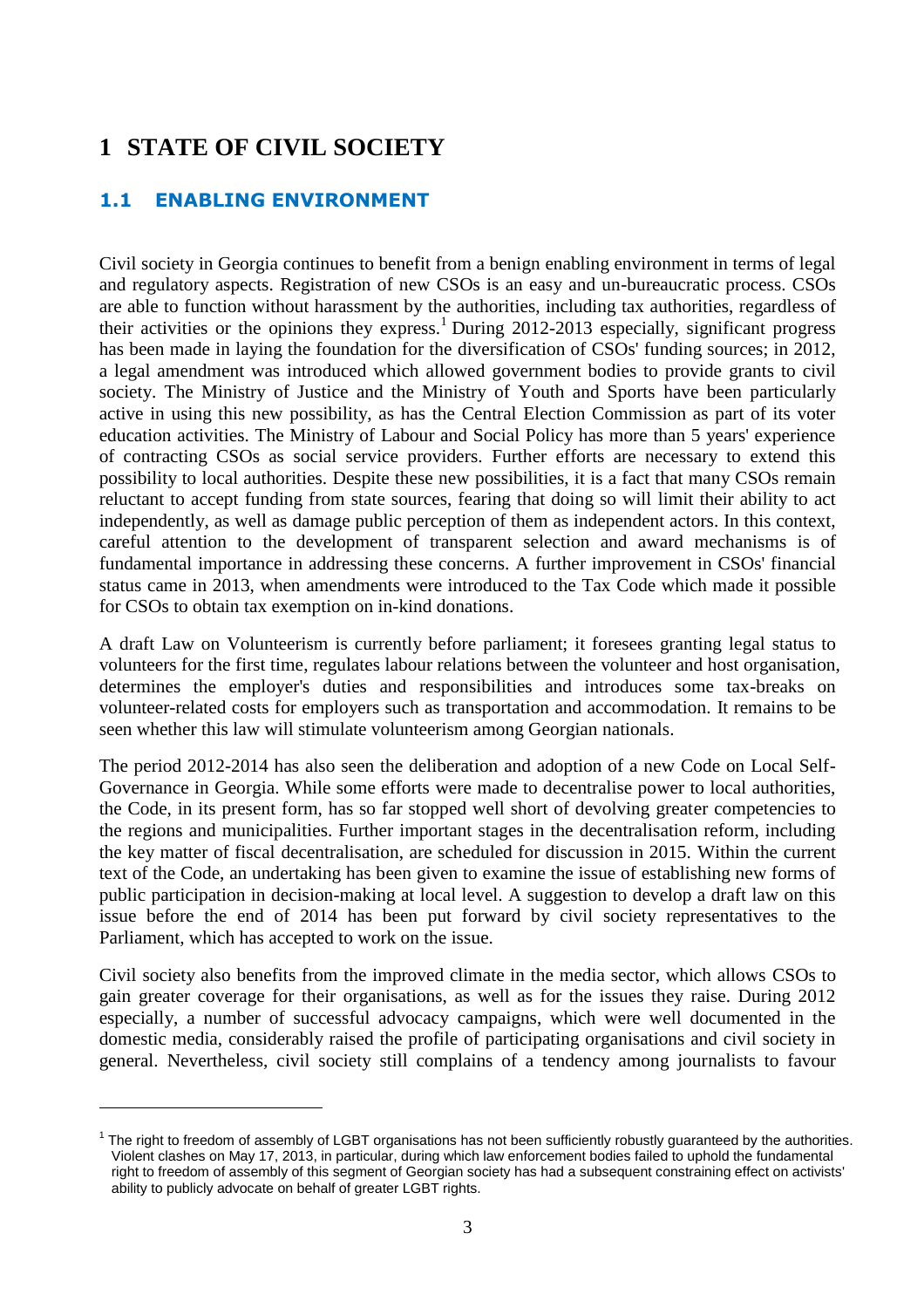sensational or political stories, while displaying little interest in the issues which civil society tries to raise.

Early 2014 also saw the adoption of the National Human Rights Strategy of Georgia 2014-2020. This is a landmark publication, which complies with the highest international standards in its declarations. The strategy provides numerous entry points for civil society to reinforce the observance of human rights in Georgia. Many of the strategic objectives set out in the document will be supported under interventions financed through the European Initiative for Democracy and Human Rights, as well as through bilateral funding.<sup>2</sup> In its broad vision, however, there are a number of fundamental issues of direct relevance to this Roadmap, such as the declared objective of educating citizens about their rights and how to protect them, as well as the human rights based approach, which envisages the active involvement of rights-holders in making decisions on processes which affect them.<sup>3</sup> These concerns are fundamental to many of the priorities set out in this Roadmap, which focus on increased ability of citizens to be involved in processes which affect their lives, as well as the obligations of the state institutions to provide opportunities for that involvement.

Despite this generally positive picture, CSOs in Georgia continue to demonstrate very low levels of overall sustainability; according to the annual NGO sustainability index published by USAID, Georgian civil society remains steadfastly in the evolving sustainability category, with no change, either positive or negative, over the last three years.<sup>4</sup> Some explanation for this apparent paradox of weak civil society in the face of a benign enabling environment can be found when one moves away from a narrow definition of enabling environment as a set of legal norms.

The Enabling Environment Index produced by Civicus defines enabling environment across three dimensions; the governance environment, the socio economic environment and the socio-cultural environment.<sup>5</sup> When looking at the sub-dimensions which make up these categories, Georgia clearly scores relatively well in the governance dimension, where issues such as policy dialogue, corruption, NGO legal context and associational rights are key elements. However, Georgia scores comparatively low on socio-cultural environment, which encompasses elements like propensity to participate, trust and giving and volunteering. Levels of social capital in Georgian society generally are low. 6 The absence of these elements has been identified during the consultations which have been held as part of the Roadmap process and have been confirmed by the results of the EU-funded Civil Society Mapping carried out in Georgia in 2014.

Philanthropy and corporate social responsibility remain underdeveloped in Georgia. Current legislation does not provide sufficient incentives to encourage philanthropy and civil society is itself divided on the best means to approach this issue in terms of relevant legislation. Corporate social responsibility is nascent and is hampered by the tendency of companies to support short term charity initiatives with high PR value but low sustainability on the one hand, and the inability, as yet, of CSOs to package their initiatives in a language which would appeal to the private sector. At the initial stage, emphasis should be placed on awareness-raising on what corporate social

<sup>&</sup>lt;sup>2</sup> The purpose of € 10 million action 'Human Rights for All' is to strengthen human-rights protection in areas prioritised by EU-Georgia Agreements, including rights of minorities and vulnerable groups (namely children and victims of domestic violence), democratic control of law enforcement, protection of privacy, labour rights, freedom of expression and information. € 3.5 million will be allocated to CSOs and the media.

<sup>3</sup> National Human Rights Strategy of Georgia, March 2014, pp. 5-6

<sup>4</sup> 2012 CSO Sustainability Index for Central and Eastern Europe and Eurasia, p. 80

<sup>5</sup> Civicus' 2013 Enabling Environment Index

<sup>&</sup>lt;sup>6</sup> [http://www.iset.ge/blog/?p=1753,](http://www.iset.ge/blog/?p=1753) The Soviet Hangover, Maka Chitanava, 8 May, 2013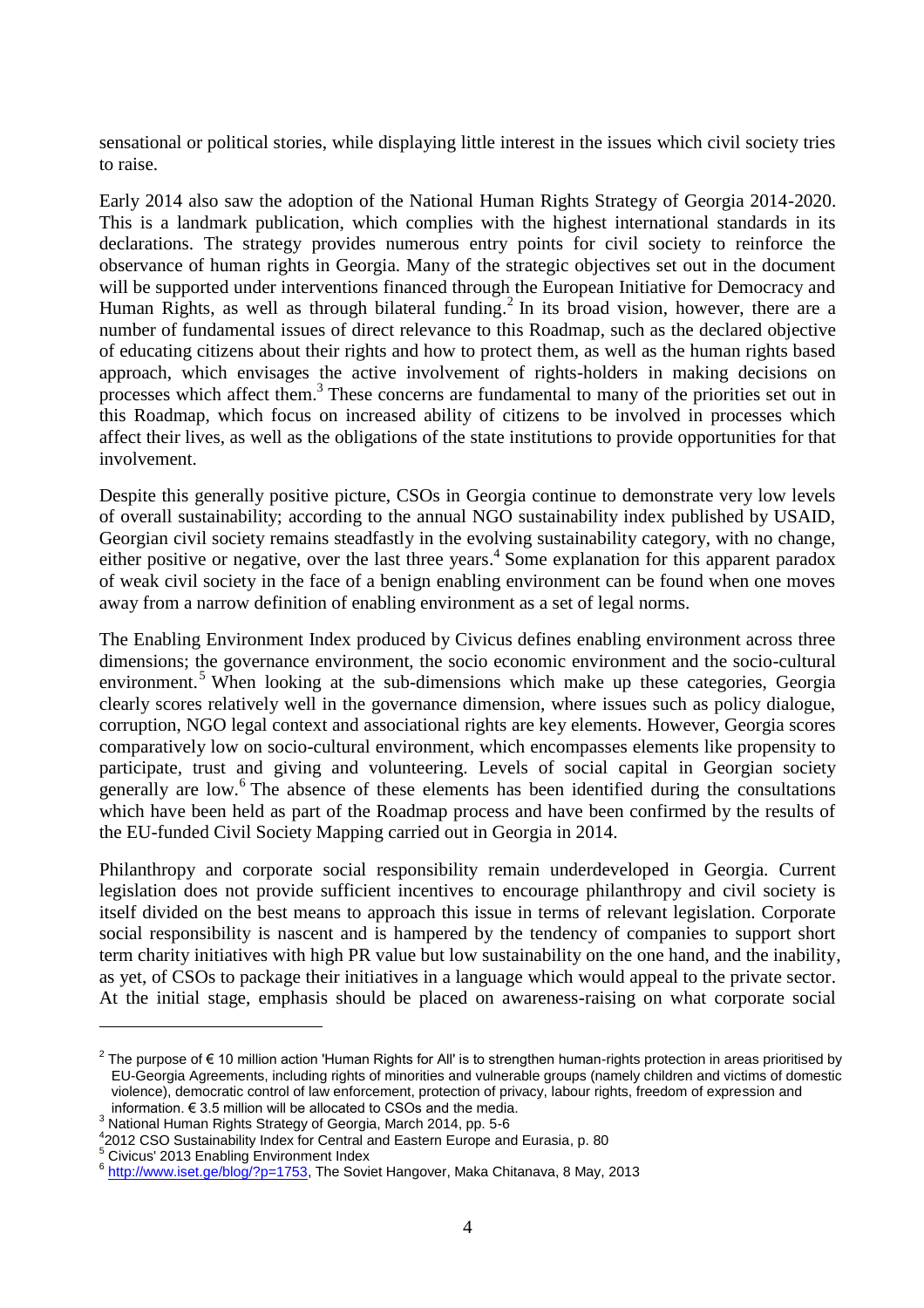responsibility means in the broader sense. The entry into force of the Deep and Comprehensive Free Trade Agreement can be a useful opportunity to begin raising these issues, as companies will have to meet certain standards in fields relevant to corporate social responsibility, such as labour safety standards. CSOs can find an initial entry point with the private sector by providing consultancy on European standards.

Financial instability is a serious problem for CSOs, especially those in the regions, forcing them to hunt for donor funds, frequently departing from the organisation's mission in order to fit donor agendas. This tends to undermine any links CSOs may have to constituencies and target groups. Donor behaviour is an issue in this context with the availability of generous foreign funding appearing to have a constraining effect on civil society's desire to be creative in seeking alternative funding sources. A dialogue on how donors and civil society interact with each other has recently begun in Georgia.<sup>7</sup>

In conclusion, while civil society benefits from a generally positive, though not uniformly so, enabling framework in terms of the governance environment, significant gaps remain to be addressed in the socio-cultural dimension.

# **1.2 PARTICIPATION AND ROLES**

Relations between government and civil society, particularly at the national level, have been greatly enhanced since the 2012 Parliamentary Elections. Partly this is a function of the migration of human resources from the civil society sector into government structures. But it is also facilitated by the relative lack of knowledge and experience of the new government officials who then seek this expertise where it is available in civil society.

The picture is not uniform across all sectors, but, as a general rule consultative councils exist under the aegis of various ministries and function to a greater or a lesser degree depending on the specific sector. The Ministry of Justice has a comparatively long history of openness to collaboration with civil society organisations and has, over the years, established a number of coordination councils with responsibility for developing sectoral strategies, legal amendments and implementing mechanisms in areas such as anti-corruption, criminal justice reform and combatting torture, etc. The Criminal Justice Reform Council (CJR Council), co-chaired by the Minister of Justice and the Minister of Corrections, is mandated to steer criminal justice sector reform, consisting of all relevant institutions from across the justice sector, as well as the Ministry of Finance, Parliament and civil society organisations. The CJR Council is supported by a dedicated Secretariat which regularly updates the CJR Strategy and Action Plan and monitors its implementation by issuing annual progress reports. It has around 11 working groups. 8

This model inspired the Inter-Agency Coordinating Council for the development of the National Human Rights Strategy and Action Plan under the leadership of the Prime Minister's Office and the MoJ, where the EU is an active member. The EU provided technical support to the Council in

 $7$  Conference 'Dialogue between donors and CSOs', Gudauri, 18-20 September, 2013

<sup>8</sup> <http://www.justice.gov.ge/AboutUs/Council>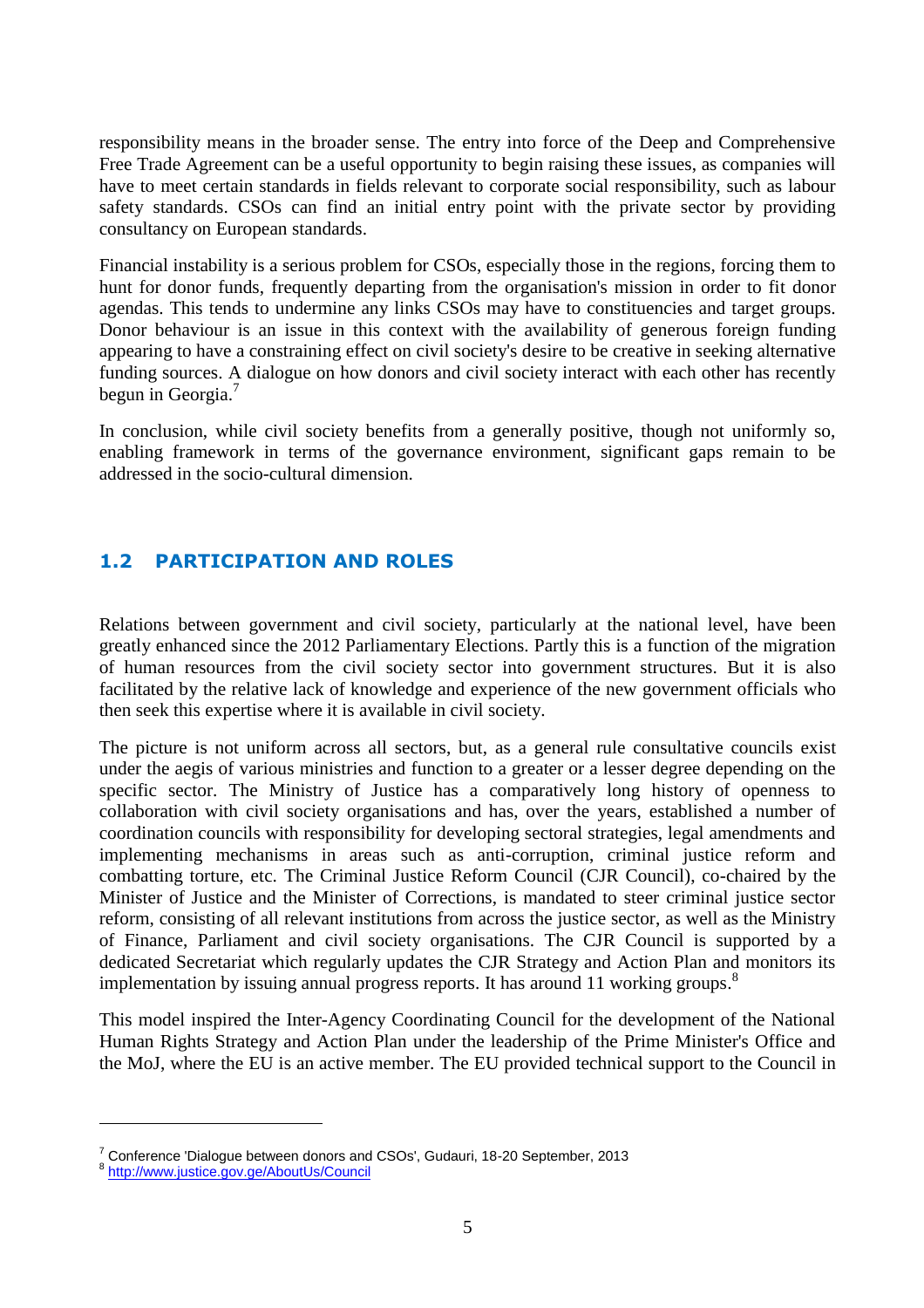its work, particularly as the report of the EU Special Adviser on Human Rights served as the baseline to the NHRS and AP.<sup>9</sup>

Civil society maintains a high profile in the justice sector, with involvement of its representatives in the Public Defender's National Prevention Mechanism and the establishment of relevant coalitions, such as the Coalition for an Independent and Transparent Judiciary comprised of 32 members from civil society, media and business.

In the case of some specific reform processes, such as the large scale decentralisation reform, a complicated structure of working groups dealing with different aspects of the reform was put in place under the overall supervision of the Ministry of Regional Development and Infrastructure; in some cases the groups are headed by civil society representatives. However, satisfaction with this process has been tempered by the outcome of the reform to date, which has maintained little of the initial vision of local governance reform put forward by civil society representatives. Other reform processes which developed with the active participation of civil society in 2012-14 have been the process surrounding electoral reform, measures to curb electronic surveillance and significant positive changes in media legislation.

A number of thematic coalitions have been established, dealing with a variety of issues from food safety to child welfare and from social enterprise to gender. Apart from thematic coalitions, other networks also exist, such as the Regional Civil Society Network, which unites organisations based in Georgian regions.

The Georgian National Platform of the Eastern Partnership Civil Society Forum (GNP) now comprises over 120 members, the majority of them based in Tbilisi.<sup>10</sup> The Platform is comprised of five working groups and members have also taken the initiative of forming a number of subgroups on issues of particular interest to them such as development effectiveness, agriculture and electoral reform. The Platform has actively collaborated with both the Government of Georgia and the Parliament on the development and adoption of a European Integration Information and Communication Strategy 2013-2016. It has also organised three high level trilateral conferences (GoG/civil society/EU) and held over 80 meetings with government officials as part of the structured dialogue process between the GNP and line ministries. The GNP also regularly issues statements on current issues such as the crisis in Ukraine, the borderisation events along the ABL in Georgia, as well as other events with an impact on Georgia's EU integration. The role of the GNP is expected to take on even greater significance with the entry into force of the Association Agreement, which mentions the establishment of a Civil Society Platform under article 412.

A significant opportunity for meaningful policy dialogue has arisen as a result of the Georgian Parliaments' new found appetite for shaping and enacting state policy. Parliament structures are in great need of professional inputs from NGOs and research and academic institutions both on the policy formulation side as well as in monitoring government execution of budgeted programmes. In December 2013, over 160 CSOs came together to sign a Memorandum of Understanding with the Georgian Parliament, which foresees greater involvement of civil society in policy processes through collaboration with the Parliament. Parliament has agreed to elaborate jointly with civil society representatives a concept for the development of civil society and a number of joint

<sup>9</sup> [http://eeas.europa.eu/delegations/georgia/press\\_corner/all\\_news/news/2013/human\\_rights\\_2013/human\\_rights\\_report\\_](http://eeas.europa.eu/delegations/georgia/press_corner/all_news/news/2013/human_rights_2013/human_rights_report_2013_en.htm) [2013\\_en.htm](http://eeas.europa.eu/delegations/georgia/press_corner/all_news/news/2013/human_rights_2013/human_rights_report_2013_en.htm)

<sup>10</sup> <http://eapnationalplatform.ge/index.php?a=main&pid=2&lang=eng>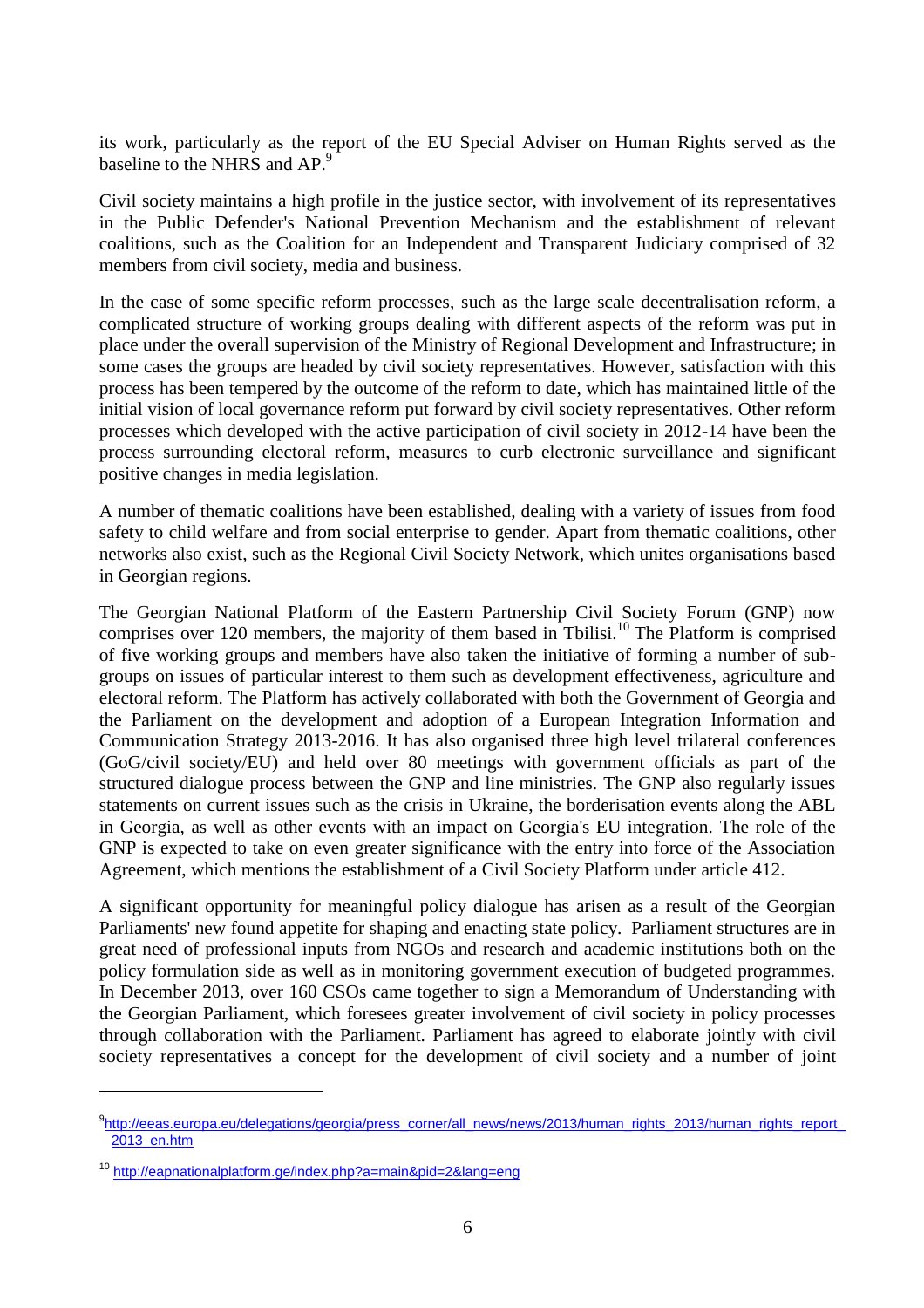working groups looking at different issues such as dialogue space and funding mechanisms have been set up.<sup>11</sup> This process is also mirrored at a regional level, where a group of 18 NGOs based in Adjara have instituted a similar process with the Supreme Council of Adjara.

The coordination council under the prime minister of Georgia which is composed of CSO representatives became more effective after 2013 elections, when the prime-minister's role in country management was promoted.

Civil society has also managed to actively participate in the selection of some key officials due to nomination procedures put in place under both the previous and present governments, such as the Chair of the Central Election Commission.

Nevertheless, challenges remain. In some cases, certain government ministries remain to be convinced of the usefulness of involving civil society in policy dialogue; this is particularly the case for highly technical ministries, such as the Ministry of Finance, which often argue that civil society lacks the knowledge to engage in a meaningful way on complicated issues such as the budget process. In other cases, a lack of government planning hampers the process; civil society frequently complains that it is left with too little time to make qualified inputs to policy debates. This comment is heard with particular frequency in relation to the parliament.

On the local level, the main obstacle to policy dialogue is the low level of autonomy of local authorities and the limited capacities of local authority staff. On paper, dialogue mechanisms do exist, but are often hampered by a lack of timely information about the opportunities for dialogue, the low capacities of potential stakeholders in the process, a lack of awareness of rights to participate in decision-making and the limited authority of local government. Where policy dialogue does take place, it is characterised by Tbilisi-based organisations engaging local authorities, but this leads to questions about their credibility in representing local communities. Some Tbilisi-based organisations have regional offices and there are a slowly growing number of competent CSOs in the regions. Positive examples of dialogue in the regions exist and these can be used to build upon.<sup>12</sup>

A frequent theme of consultation for the Roadmap was the limited institutional capacities and weak human resources of local self-government institutions in Georgia. The existing unstable and ineffective civil service model does nothing to strengthen their capacities. High staff turnover negatively impacts the institutional efficiency of local self-governments. The existing legislation does not establish suitable regulations on career planning and advancement, promotion, accountability or evaluation. Human resource management tools are non-existent in Georgian local authorities. The ineffectiveness of the local civil service system became particularly obvious after the parliamentary elections of October 2012, when the change of the central government resulted in a high turnover of staff at the municipal level.

In June 2012, the Government of Georgia approved the Decree #1182 on the Training Mechanism for the Civil Servants of the Ministry of Regional Development and Infrastructure, Regional Governors' Administrations and Local Self-Governments. The decree includes the outline of curricula in certain priority areas. Based on this Decree, the training of civil servants of regional

<sup>11</sup> <http://www.civilin.org/Eng/viewtopic.php?id=121>

<sup>&</sup>lt;sup>12</sup>http://goodgovernance.ge/portal/alias\_G3/newsid\_4867/callerModID\_9352/tabid\_4742/default.aspx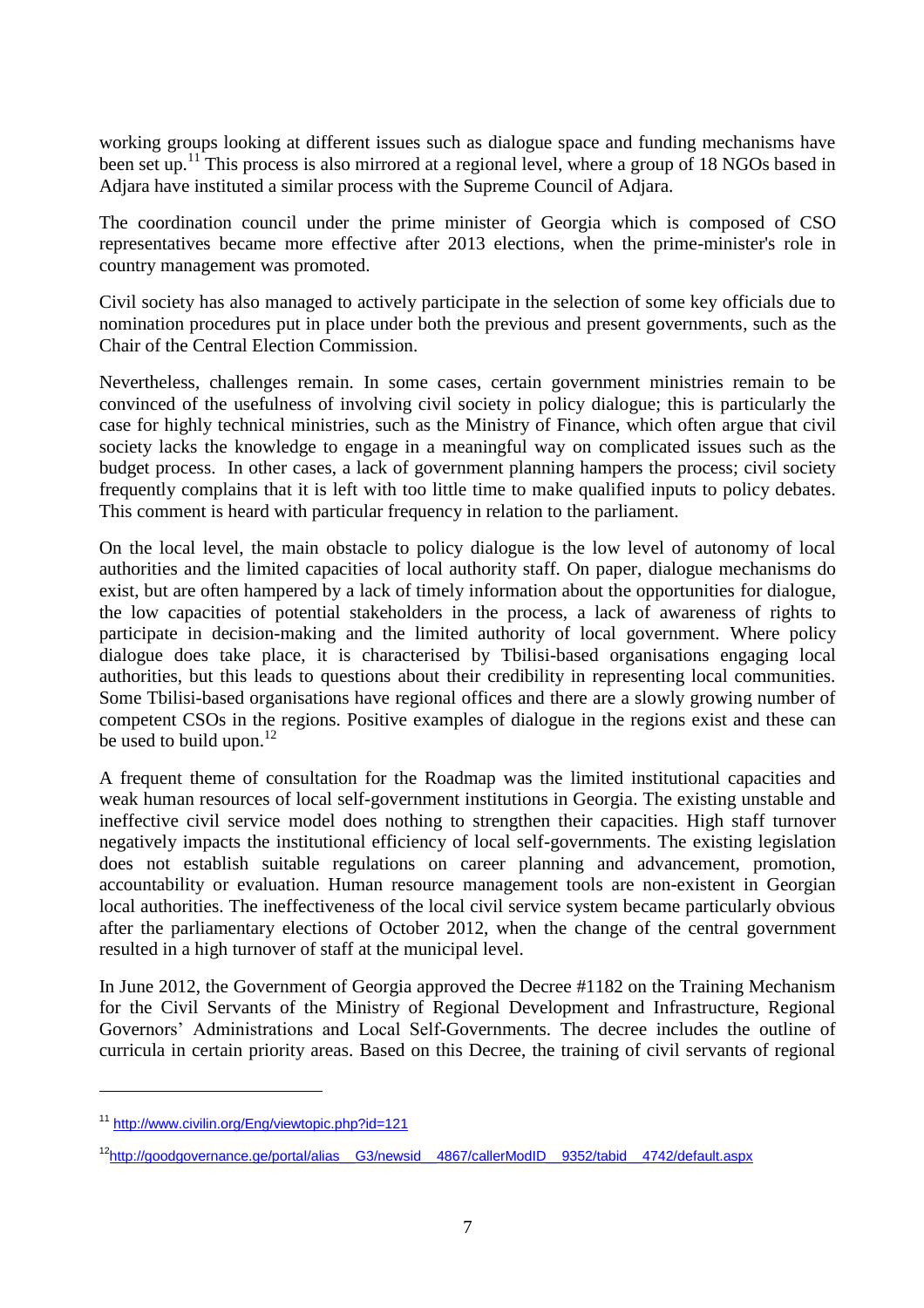and local authorities was organized in 2013. This mechanism, aimed at ensuring permanent capacity development of the local and regional authorities, however, has not yet substantially influenced the situation for the better, but may represent a useful entry point for support.

The distinction between different types of CSOs, whether they are watchdogs, service providers, think tanks or others, is, in many ways an artificial distinction. Any given organisation can play multiple roles; a think tank which develops economic policy, can at the same time act in a watchdog function as part of a CSO budget coalition. A service provider can be transformed into an effective advocacy organisation or watchdog on the basis of substantive knowledge acquired during the course of its service provision, or on the basis of the credibility it has earned with the authorities because of the professionalism of the service it has provided.

In Georgia, the tradition of watchdog organisations is a strong one. Many organisations exist in a variety of fields to hold government, and on occasion international donors, especially IFIs, to account. Particularly well served sectors for these activities are public procurement, environment, access to information and the situation in penitentiary establishments.

Georgia has become a signatory of the Open Government Partnership, through which the government has voluntarily taken several commitments which are aimed at improving the transparency of government and citizens' levels of participation in decision-making. While CSOs are involved in the process, which is regular and structured, CSO progress reports also indicate that a number of commitments taken by the government are only of marginal relevance to the improvement of openness in government, while efforts to involve citizens to a greater extent have foundered due to lack of planning, organisation and appropriate information.<sup>13</sup> Despite this, some substantial progress has been made on some important indicators.

Think tanks have begun to enhance their capacities and the range of issues they deal with over the last few years. The 2013 Global Go To Think Tank Index mentions 13 think tanks in Georgia.<sup>14</sup> However, in terms of rankings, matters are confused by the fact that some are listed under the Central Asia category, while others appear under listings for Central and Eastern Europe. USAID has funded a targeted think tank support programme, while the EU has had some modest success in reaching out to think tanks through its Neighbourhood Civil Society Facility, primarily targeting policy dialogue within the ENP framework.

As service providers, Georgian NGOs have benefited from modest increases in government funding for CSOs, which have been mainly available in the areas of voter education, juvenile justice and youth issues. More government entities have still to fully explore and make use of this possibility. CSOs active in the provision of social services have found it more difficult to continue their activities as recent changes to methods of social service provision have decreased the number of government contracts for social welfare provision. <sup>15</sup> On the whole, civil society often finds itself in the position of stopping gaps in government provided service provision, especially in sectors such as support to Internally Displaced Persons, rather than supporting the state as the primary provider of social care. Nevertheless, policy dialogue with government on a wide range of social services (IDPs, children's welfare, people with disabilities) is well developed and supported by strong CSO coalitions in the respective areas.

<sup>&</sup>lt;sup>13</sup> <http://www.opengovpartnership.org/country/georgia> ; Independent Reporting Mechanism: Georgia Progress Report 2012, Lasha Gogidze, Transparency International Georgia

<sup>14</sup> <http://gotothinktank.com/the-2013-global-go-to-think-tank-index-ggttti/>

<sup>&</sup>lt;sup>15</sup> 2012 CSO Sustainability Index for Central and Eastern Europe and Eurasia, p. 85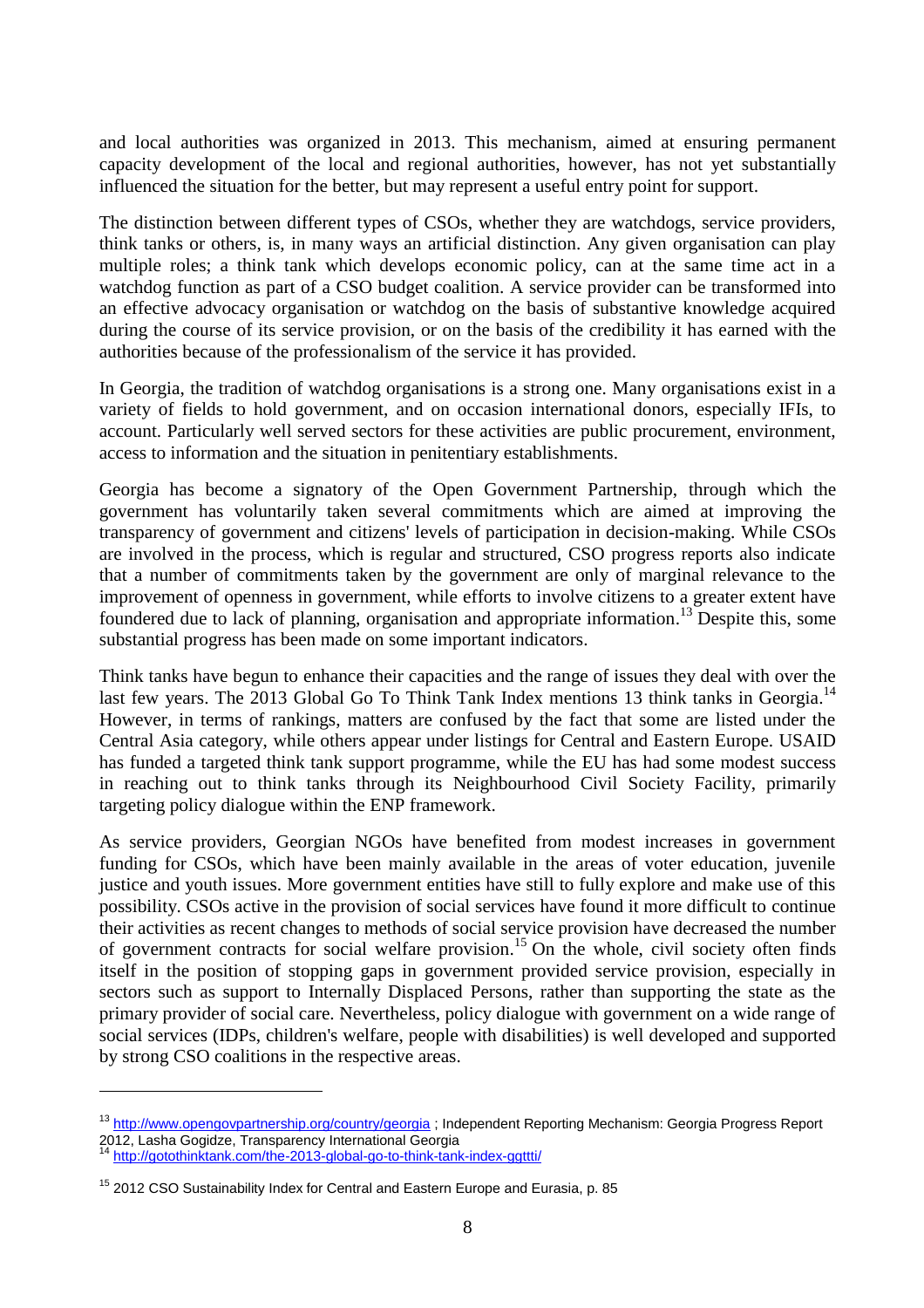The economic sector remains largely unexplored and unexploited by civil society. Professional associations, where they exist, are weak. A history of compliant trade unions and ineffective employers' associations, combined with the absence of meaningful social dialogue processes, has undermined any sort of economic development base on equality and mutual respect. While CSO involvement in economic activities is not entirely precluded by the existing legislation, the framework is still too burdensome to allow fragile CSOs to take advantage of what opportunities do exist. Social enterprises provide one possible path to greater financial sustainability, but social enterprises are taxed in the same way as standard enterprises. <sup>16</sup> The situation is further compounded by CSOs' lack of knowledge on taxation issues in general and a certain lack of creativity in coming up with innovative funding mechanisms. Finally, relatively few CSOs have given any thought to establishing mutually beneficial relationships with local business and many express a certain suspicion towards such types of co-operation. Some progress has been made towards the establishment of agricultural cooperatives within the framework of the EU-funded ENPARD programme. With the assistance of CSOs, 90 cooperatives have been established in Georgia over the past year. The expansion of the cooperative movement together with social enterprise initiatives remain two of the most potentially promising paths to achieving sustainable and inclusive development in the Georgian regions, and present obvious opportunities for CSOs' engagement in awareness-raising, advocacy, capacity-building and addressing some key social concerns.

# **1.3 CAPACITY**

 $\overline{a}$ 

CSO legitimacy and credibility is a function of a number of different and interlinked factors. CSOs are hampered in their development by the fact that the majority of donors, including the EU, have tended to provide funding in respect of specific projects, rather than for institutional strengthening of organisations, so-called core-funding. This often leads to essentially donor driven agendas, although the negative impact of this situation can often be mitigated by extensive consultation with civil society representatives. This situation, in turn, makes it harder for CSOs to build lasting and meaningful relationships with constituencies.

It should also be noted that the discussion around the issue of accountability has only recently expanded to include the issue of CSO accountability for its own activities to their target groups. Some organisations, especially organisations based close to grassroots, or Tbilisi-based organisations with regional offices, are better at establishing links with local people. However, in many instances, applying basic approaches in reporting mechanisms and constituency-building could go some way toward ameliorating the situation. Until recently accountability was understood either in the sense of government accountability, or CSO accountability to donors. With a growing awareness of this new dimension of accountability, there is reason to be optimistic that both CSOs and donors can amend their behaviour to support positive development in this regard. A forum for discussion on these issues has been established.

CSOs are forced to chase foreign donor funding because of the lack of alternative sources of finance. This inevitably affects the organisational capacities of CSOs, as financial uncertainty makes it difficult to retain qualified staff, much less develop any human resources policies or

 $16$  Findings from civil society consultation conducted by UN Women on April 4, 2014 as part of the Roadmap process.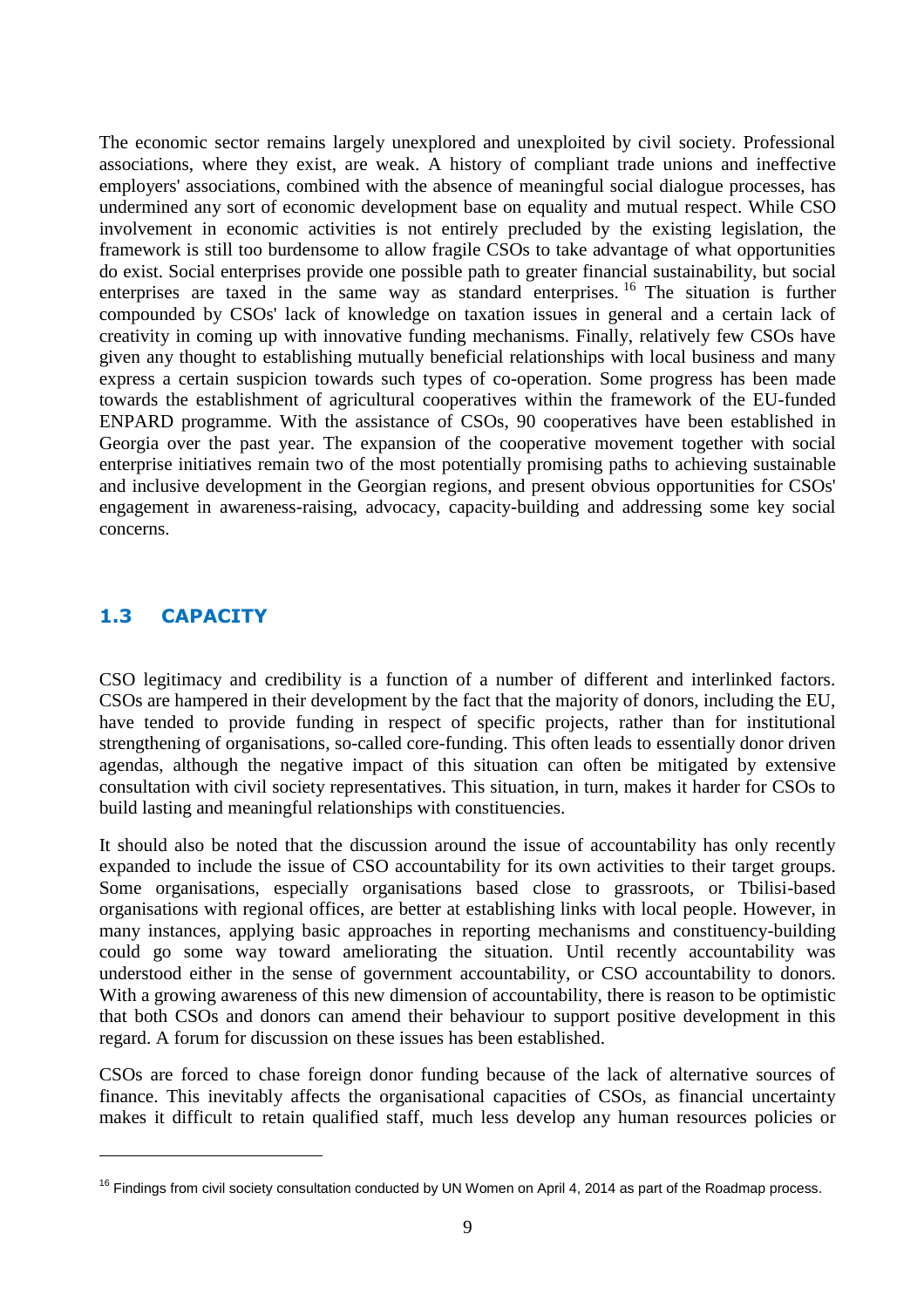strategic plans for organisational development. The periodic transfer of CSO staff to government institutions has some detrimental effect on organisational capacity, although this may be offset by subsequent new opportunities for dialogue with the authorities and, more recently, the reverse transfer of government officials to civil society, following the change in government in 2012.

Financial management also remains problematic, mainly due to the low level of awareness of the legal framework and tax regime. In general, it seems fair to say that CSOs have less difficulty with financial reporting to donors than they do with reporting to the Georgian authorities. Donors' training on project and financial management has undoubtedly made financial compliance with donors' regulations easier. The Georgian authorities sometimes make little distinction between CSOs' activities and those of businesses and this can be a complicating factor. Lack of information or confusion appears to give rise to missed opportunities as CSOs prefer to err on the side of caution when devising funding models.

Both the government of Georgia and the European Union are committed to greater gender equality. CSOs will receive training on gender mainstreaming in order to help them to better understand the concepts involved as well as donor approaches to the issue. As a result, CSOs will be able to more effectively incorporate gender aspects into their project proposals, as well as into other areas of their activity such as policy provision and legislative drafting.

In the case of policy dialogue and advocacy, noticeable progress has been recorded since 2012. On the one hand, this has been facilitated by the appearance of more opportunities for meaningful engagement with the authorities. On the other hand, donors, including the EU and USAID, have invested considerable efforts in training on advocacy, evidence-based research, PR and communications and coalition-building. Recipients have engaged both with the government and with the parliament making the most of practical opportunities to utilise their skills, achieving important legislative change in the process. Starting in 2012, Georgian CSOs have successfully launched a number of high profile advocacy campaigns, independent of any donor support. Their raised profile has resulted in more media coverage and consequent improvements in public perception of civil society. Although these achievements are important, it is desirable that these gains and skills be extended to a wider circle of CSOs, including those active in the Georgian regions. Increased capacity for policy dialogue will form an important part of the capacity development support under the Roadmap, including capacity development for CSOs to engage with the government within the policy framework of the Association Agreement and the DCFTA. Support provided for capacity development should be sustained and long-term if it is to achieve maximum impact.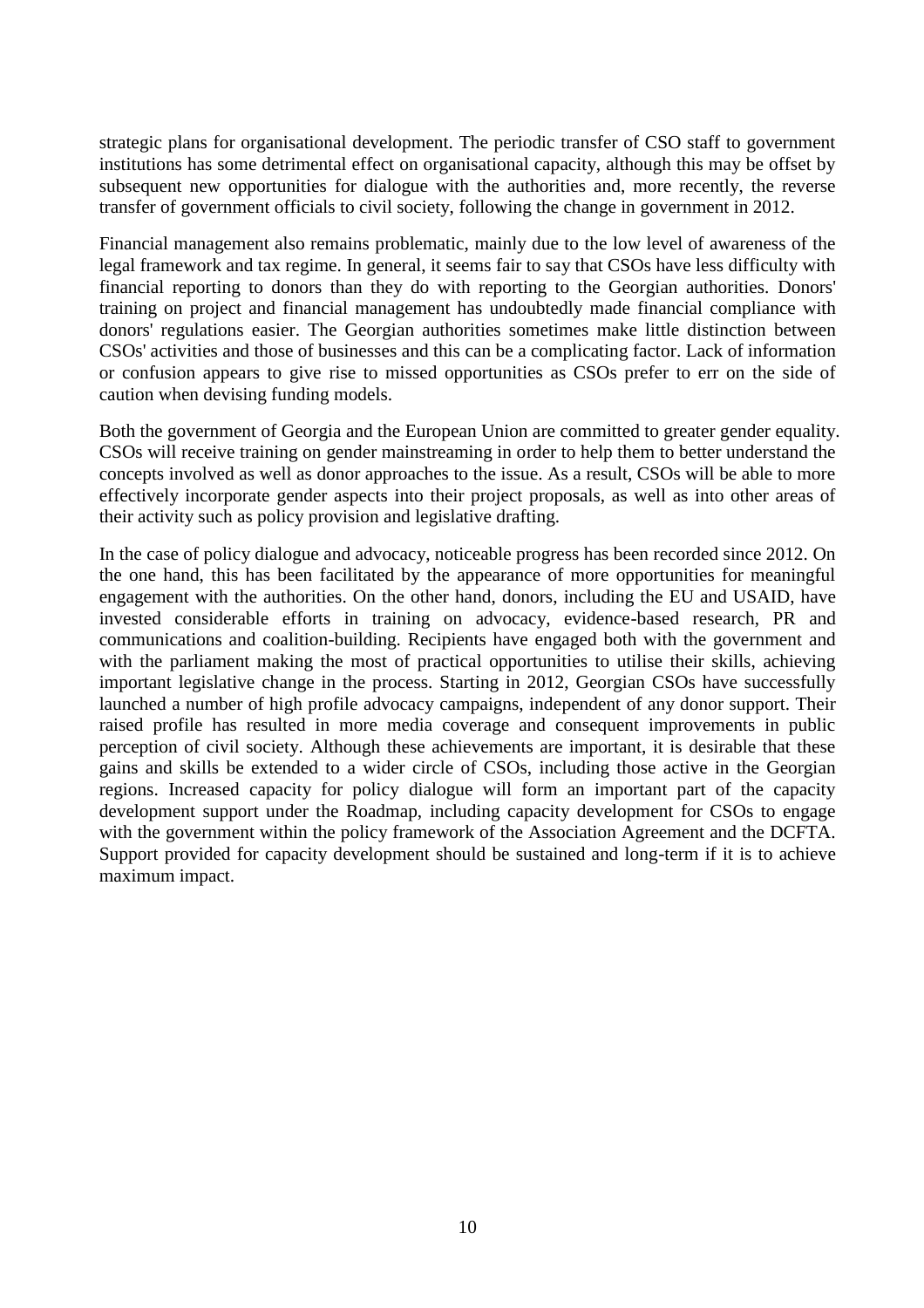# **2 CURRENT EU ENGAGEMENT**

# **2.1 STRUCTURED EU DIALOGUE WITH CIVIL SOCIETY**

The EU Delegation regularly engages directly with civil society on both political and operational issues. This happens both on an *ad hoc* basis and as part of formalised processes within a particular policy context. Agendas, normally set by the Delegation, are sent out about a week in advance. Every effort is made to invite CSOs, both members and non-members of the Georgian National Platform (GNP), who may have a professional interest in the topic. The Delegation also does its best to ensure that not only the usual interlocutors are invited, but also includes new, relevant CSOs where these appear. In future, the Delegation intends to institute regular direct consultations with GNP Working Groups, for which agendas will be jointly set to ensure that issues of direct interest to CSOs are also discussed. Feedback is provided in the form of consultation summaries distributed by email, follow-up consultations and bilateral meetings, where necessary, and presentations.

As part of its ongoing support to the GNP, the Delegation has facilitated three 'trialogues', enabling discussion of topical policy issues and the GNP's presentation of its policy recommendations to the authorities.<sup>17</sup> Within the funded project, the GNP Co-ordinating Council and Working Groups have met almost 50 times in the last year to discuss progress on EU integration in their respective fields. In addition, the GNP Co-ordinating Council members had almost 30 collective or individual meetings with GoG officials on the same subject matter.

The Rule of Law Roundtable, established by the EU Delegation in 2008 brought together all relevant stakeholders in the justice sector. It was eventually superseded by the various mechanisms established by the Ministry of Justice (p. 4 above) and now meets on an *ad hoc* basis.

The Election Technical Working Group, which has been co-chaired by the EU Delegation and UNDP since 2008, brings together approximately 30 electoral stakeholders on a monthly basis to hear reports and discuss developments in the electoral arena and co-ordinate electoral assistance activities. Stakeholders include the Central Election Commission, domestic and international election NGOs and key donors. Invited participants regularly make presentation on topical election issues. Since 2012, the CEC has hosted the meeting, thereby demonstrating its ownership of the process.

The Donor Co-ordination Group (DCG) on Agriculture, established and co-chaired by the EU Delegation in 2009 represents a sustainable mechanism for exchange of information, knowledge sharing and technical advice. It now has over 40 members, including key donors, international organisations, NGOs, farmers' associations and Government agencies. It has a complex structure with seven coordination sub-groups focused on different needs of the key agriculture trends in Georgia. The DCG has actively participated in the revision of key documents, including the Strategy for Agriculture Sector Development of Georgia by coordinating strategy review process by donors and consolidating the comments received into a final document. In May 2014 the Donor Coordination Group (DCG) on Agriculture function has been officially transferred to the International Relations Department of the Ministry of Agriculture, as planned within the framework of ENPARD capacity development project.

<sup>17</sup> [http://eapnationalplatform.ge/index.php?a=main&pid=283&lang=eng,](http://eapnationalplatform.ge/index.php?a=main&pid=283&lang=eng) Policy Papers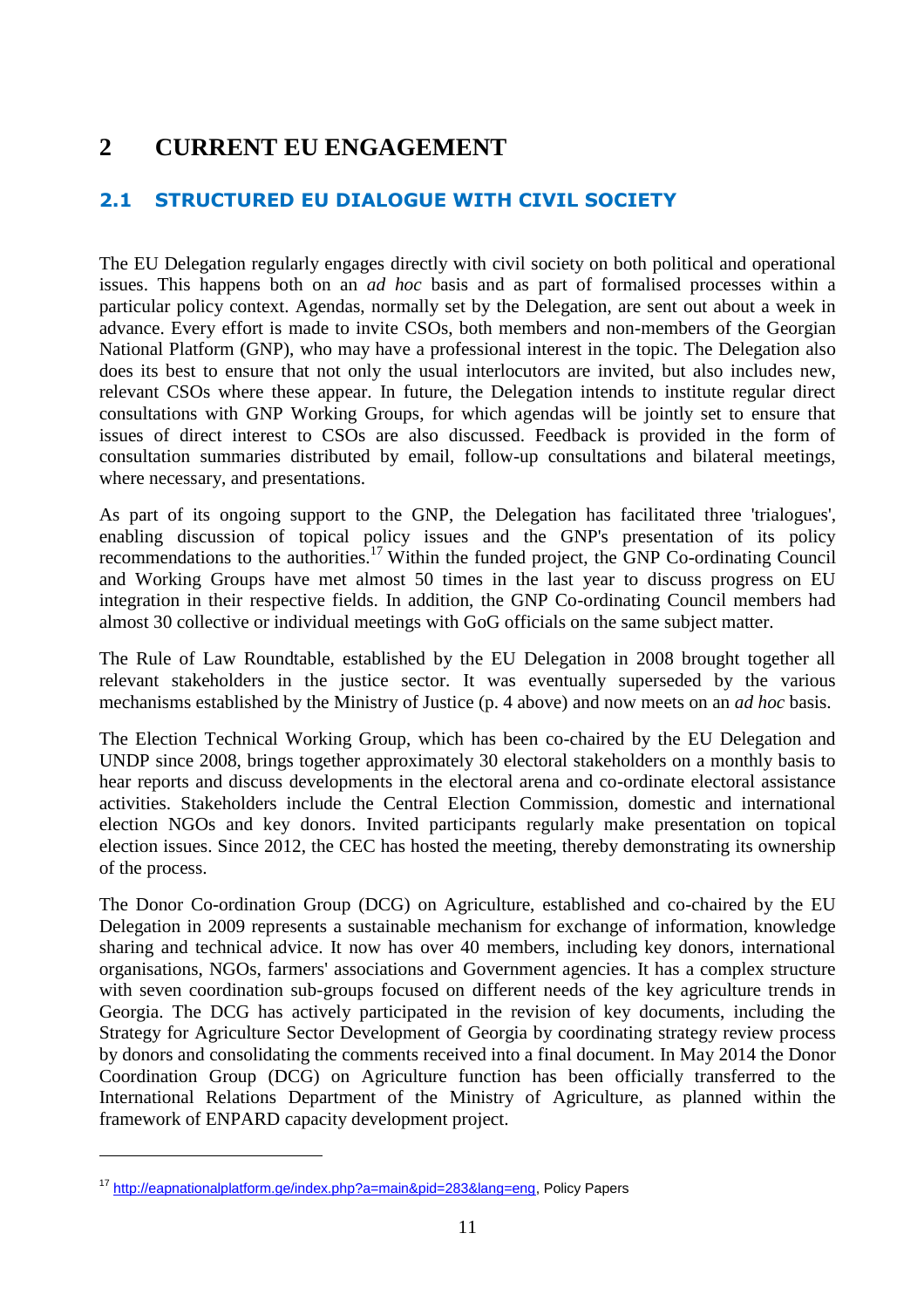# **2.2 POLICY DIALOGUE FOR AN ENABLING ENVIRONMENT**

The EU Delegation in Georgia has not been called upon to make any direct political interventions regarding the enabling environment for civil society in Georgia, due to the generally positive environment. There are no problems with CSO registration, right to association and assembly or freedom of expression or any overt form of repression against civil society activists. These issues pertain to the governance pillar of the enabling framework. In the case of Georgia, work on the enabling framework is more an issue of fine tuning secondary legislation, especially financial provisions. Other factors, which lie outside the legislative framework, remain to be addressed and are dealt with in other sections of this document.

EU Delegation efforts to support the enabling environment have so far concentrated on addressing the roles and functions of civil society and government in a developing democratic society, including recognition of their autonomy, their basic rights and obligations, the legal and logistical constraints they may face in fulfilling these obligations and their commitment to mutually respected values, such as public participation in decision-making, transparency, accountability, etc.

Taking into account the new openness of the Georgian Parliament to engage with a large variety of stakeholders, the EU Delegation has devoted considerable resources to expanding the space for civil society policy dialogue with parliament. This has been implemented through a number of CSO projects, which have had some notable success, measured both by the number and quality of new laws passed by the legislature upon the initiative of CSOs, as well as by the start of a structured dialogue process between more than 160 CSOs and Parliament aimed at institutionalizing policy dialogue and financial support frameworks for civil society. <sup>18</sup> This will be complemented by an increasing focus on strengthening the oversight capacities of Parliament, supported through and the EU's Comprehensive Institution Building Programme.

The role of donors in determining the conduciveness of the framework for CSOs' activities has not been left without attention either. The EU Delegation has been an active participant in a process initiated by a group of Georgian CSOs, which seeks to debate and arrive at a common set of values by which civil society and the donor community interact. Areas for discussion include CSO participation in the development of donor strategies and policies; communication and coordination (between donors; between CSOs; between donors and CSOs); the functional environment of CSOs; problem of politicisation of CSOs; risk analysis (what works and what doesn't); periodic assessment of strategies, evaluation of CSOs by donors; CSO Code of Ethics; capacity development; innovation vs. risk; development of reporting and evaluation systems; fostering youth and start-up organizations; raising awareness on and trust towards CSOs; development of special approaches to promote civil activism; citizen participation at all stages; and the inclusion of CSOs by the state in the development process with support of donors.

Finally, returning again to the practical level, the Delegation has, through specific, projects supported the amelioration of the taxation framework to allow more flexibility for CSOs in their activities, including economic activities and supporting volunteerism. This focus is to receive continued support over the next years, as part of a broader effort to support CSOs' abilities to successfully diversify their funding sources.

<sup>18</sup> <http://www.wfd.org/upload/docs/The%20Georgia%20Programme.pdf> <http://www.civilin.org/Eng/viewprogram.php?id=2>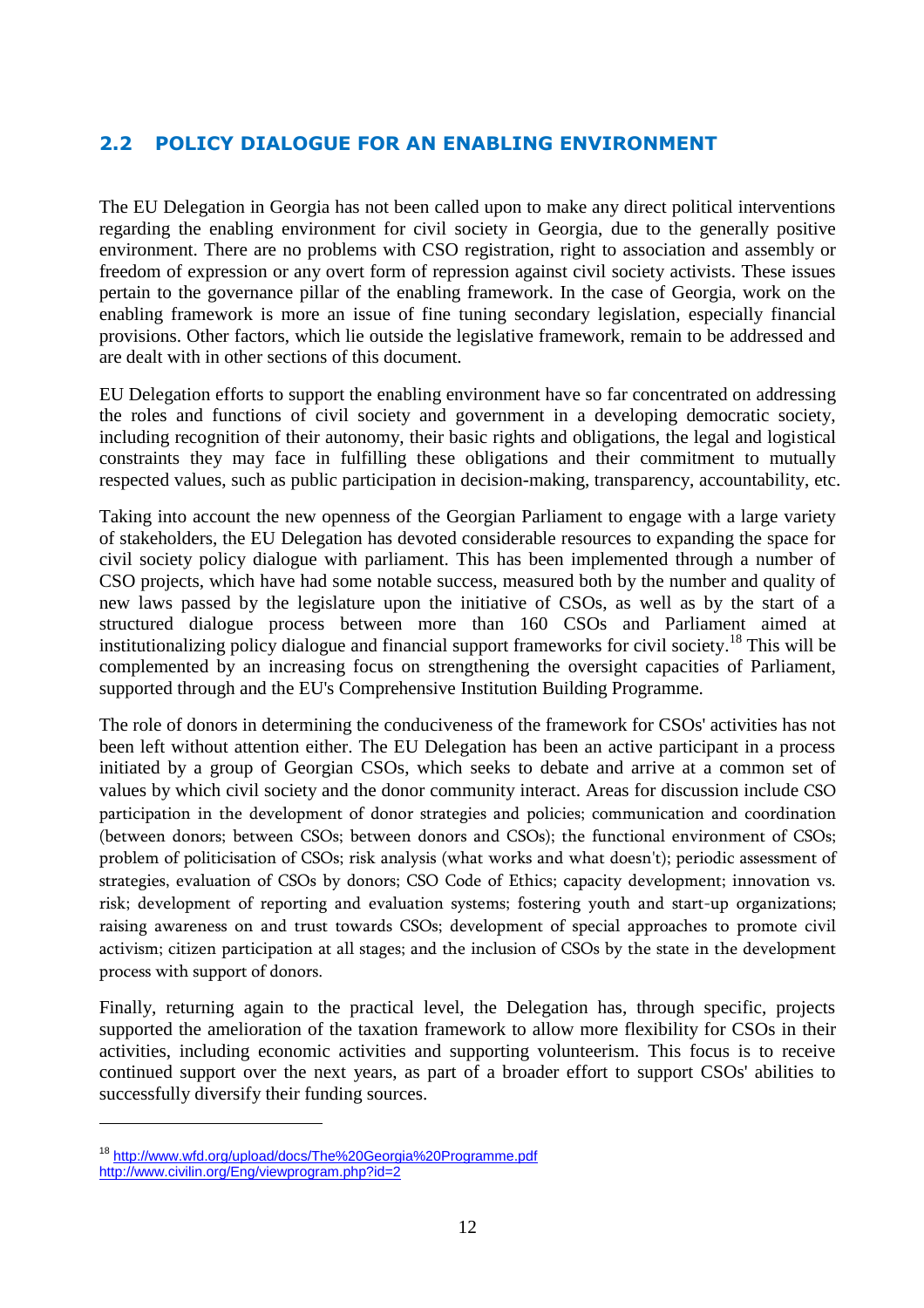# **2.3 MAINSTREAMING CIVIL SOCETY**

The EU Delegation has been successfully mainstreaming civil society through its bilateral programming across a number of sectors through all phases from formulation to implementation to monitoring and evaluation.

Coordinated and participatory policy-making is one of the main achievements of the Justice Sector Reform Contract (SRC), which involved CSOs in the programme's design from the outset. A general condition for the SRC is the creation of a participatory and inclusive environment for policy-making and structured monitoring. CSOs are involved in all elements of the programme through a number of institutionalized mechanisms under the auspices of the Ministry of Justice (see p. 4 above). Through these mechanisms, CSOs contribute to the legislative process, to the design of action plans and their subsequent monitoring and to enhancing national ownership of sector policy reforms through participation in regional debates.

As part of the programme, the Georgian Bar Association, the major professional association representing the interests of lawyers, has received broad capacity development support to enhance its status as a representative body. EU funding under both thematic and bilateral instruments has strengthened CSOs as service providers in the fields of prisoner rehabilitation and re-socialisation.

Support to CSOs' participation in policy dialogue and their engagement in providing complementary services shall continue in future, while a more structured engagement of CSOs in monitoring the implementation of justice sector reforms will be supported under the next programme. Separate assistance to academic institutions to further build up their analytical and research capacities to facilitate their engagement in policy dialogue with evidence based studies/assessments and researches is also a possibility.

In the agriculture sector, the budget support provided by the EU stipulated the establishment of a stakeholder committee as a condition of the support. The role of the stakeholder committee is to engage in policy dialogue and monitor implementation of government strategies and policies in the sector. CSOs have also been involved in the design (e.g. Law on Co-operatives) of other elements necessary for the release of budget support tranches. Some 50% of the total budget of the SRC was implemented by CSOs in their role in support of the establishment of co-operatives throughout Georgia.

There are considerable opportunities for synergies between this Roadmap and the Public Administration Sector Reform Contract currently under development, especially in the decentralization/sub-national administration and oversight/anti-corruption components. Actions under the SRC may look at the issue of strengthening the capacities of both local authorities and regional CSOs and to stimulate partnerships between them, including the strengthening of already existing networks. Networks may take the form of either geographically focused networks within a region or between regions, or may also be thematic networks, with the emphasis being made on exchange of experience and personnel, coalition-building, capacity development, etc.

CSOs were consulted by the Delegation at all stages of the design of the SRC in the Vocational Education and Training (VET) sector. In addition, CSOs will actively participate in implementation through actions focusing on partnerships in VET service delivery and cooperation with stakeholders at local level to develop public private partnerships.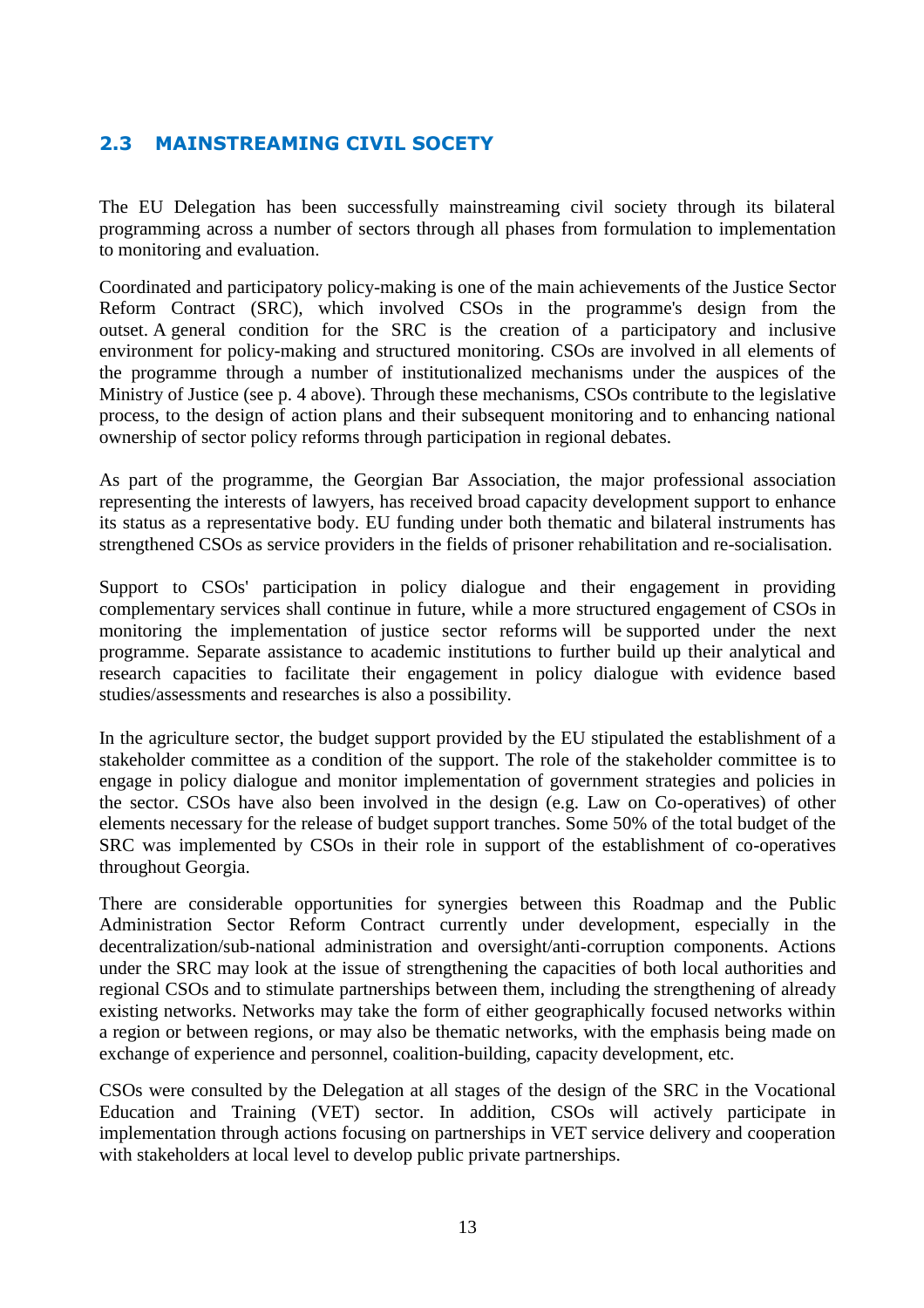Public Finance Management has long been a major focal sector for the EU in Georgia. Involvement of civil society was impeded by the reluctance of relevant government institutions to engage with CSOs on highly technical issues. Nevertheless, civil society participates in the PFM Reform Coordination Council meetings established by a Ministry of Finance decree in 2009 and chaired by the Minister of Finance. The establishment of the Council was one of the General Conditions of the second PFM SRC. The council reviews and adopts PFM Sector Strategies and Action Plans and monitors implementation. Civil Society participation in this forum will be further supported and strengthened by an additional project financed under the Neighbourhood Civil Society Facility, which also foresees the establishment of a civil society budget monitoring coalition, which will provide capacity building for its members and encourage public debate on current issues in PFM.

Under the Regional Development Sector Reform Contract (SRC), CSOs will be heavily involved in monitoring of the programme. CSOs' research capacities will also be supported by the commissioning of 15 policy papers on regional development enabling the government to conduct an evidence-based results oriented regional policy.

CSOs are involved in policy dialogue on the issue of Internally Displaced Persons via representation at the Ministry of Refugees and Accommodation Steering Committee and direct participation in numerous related Temporary Expert Groups and Working Groups. Civil society was also extensively consulted in the formulation of the IDP IV Programme which has a strong focus on economic opportunities for IDPs. A related Call for Proposals (CfP) will allow CSOs to support the implementation of this programme through funding of actions aimed at supporting IDPs' livelihood strategies. The programme will be monitored by the Public Defender's Office with funding from another EU project.

# **2.4 COORDINATION**

Since 2009 at least two different attempts to coordinate donor activities in the civil society sector have been established and have foundered. Initially, co-ordination was managed by the Open Society Georgia Foundation. When this forum ceased to exist, the EU Delegation took the initiative to organise quarterly meetings. After 3 meetings this mechanism was also discontinued, essentially due to lack of donor interest in participating, but also conditioned by the fact that at that stage co-ordination offered little beyond the chance to share information, but without any real openings for co-operation/synergy, which would have made the process more interesting and worthwhile. Co-ordination, on a bilateral basis, takes place relatively regularly between the EU and USAID as the two most substantial donors to Georgian civil society.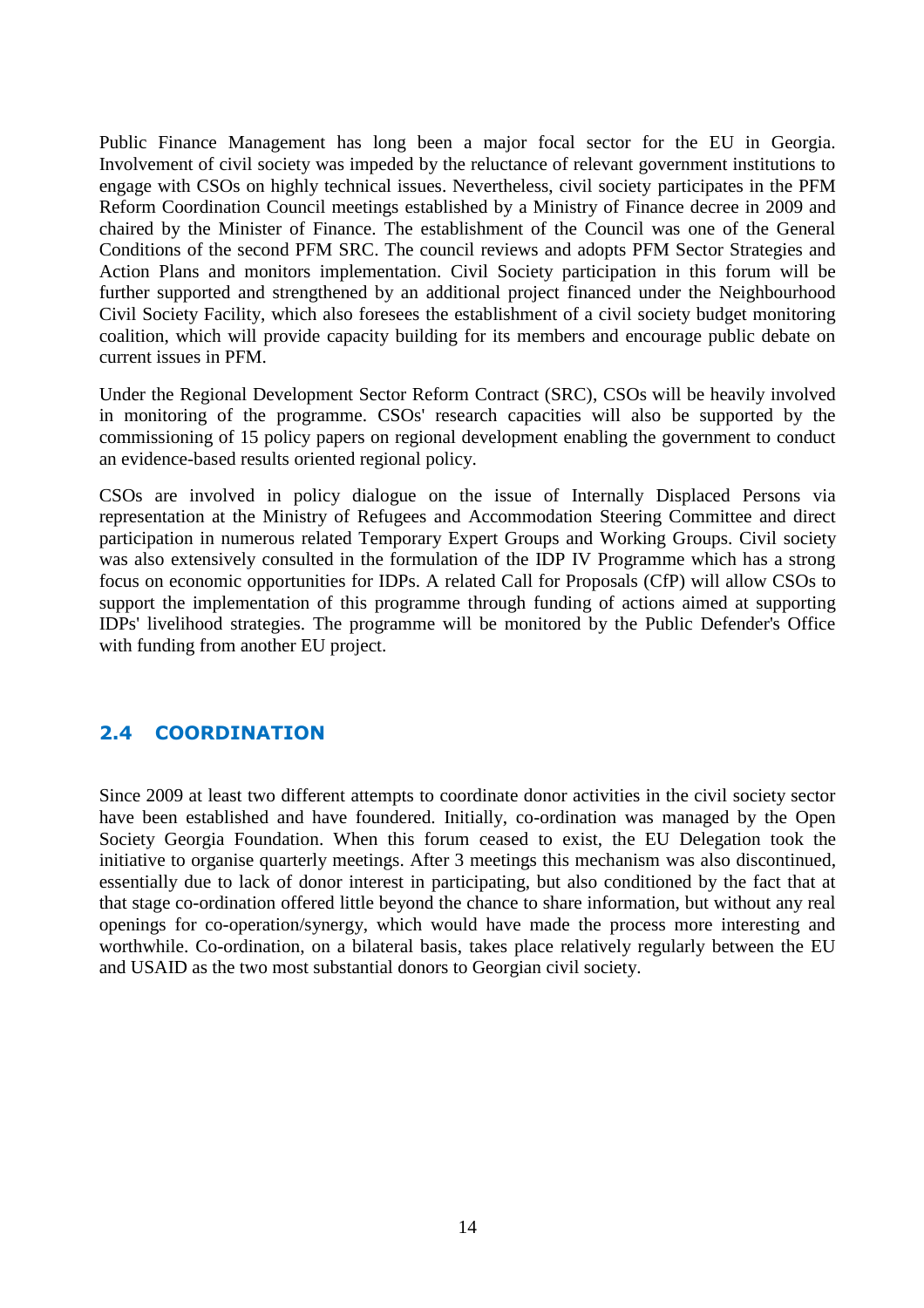# **2.5 LESSONS LEARNT**

Lessons learnt can be divided between those which have importance in an operational context and those which are related to the political or policy environment.

# *Operational conclusions*

*Focus on results* – donor should demonstrate sufficient flexibility in allowing their grantees to change approaches midway through a project if something has been shown not to work or something else works better.

*Project duration* – the possibility to support projects with a longer duration could bring dividends. Donors focus on results, but often these are impossible to achieve within the framework of a two year project. Sustainable results and real change take longer.

*Core funding* is an important factor in establishing truly sustainable CSOs, with attendant advantages such as increased flexibility and improved opportunities to develop the organisation's mandate and adherence to its core values. While the EU Delegation in Georgia does not intend to employ the core funding modality at present, it is noted that some EU Member States do use this possibility. The EU Delegation will continue to keep the situation under review.

# *Political/policy conclusions*

*Focus on process* – in contrast to the project implementation process, a focus on process during policy and other consultation processes is often more important than the eventual outcome achieved by such processes. Willingness on the part of the donor to be transparent and inclusive in decision-making has an exemplary effect, for both civil society and government counterparts, and can lead to the building of important social capital.

*Donor driven agendas weaken CSOs* – CSO forced to abandon their mission in order to obtain donor funding cannot become sustainable as they fail to build relationships with core constituencies, retain dedicated staff or build expertise.

*Build on existing processes* – inventing something new has inherently less sustainability than building on existing processes, especially if these processes grow naturally out of the local context and with the support of local actors.

*Recognising entry points* – timely recognition of entry points for dialogue with new interlocutors can leverage space for enhanced dialogue.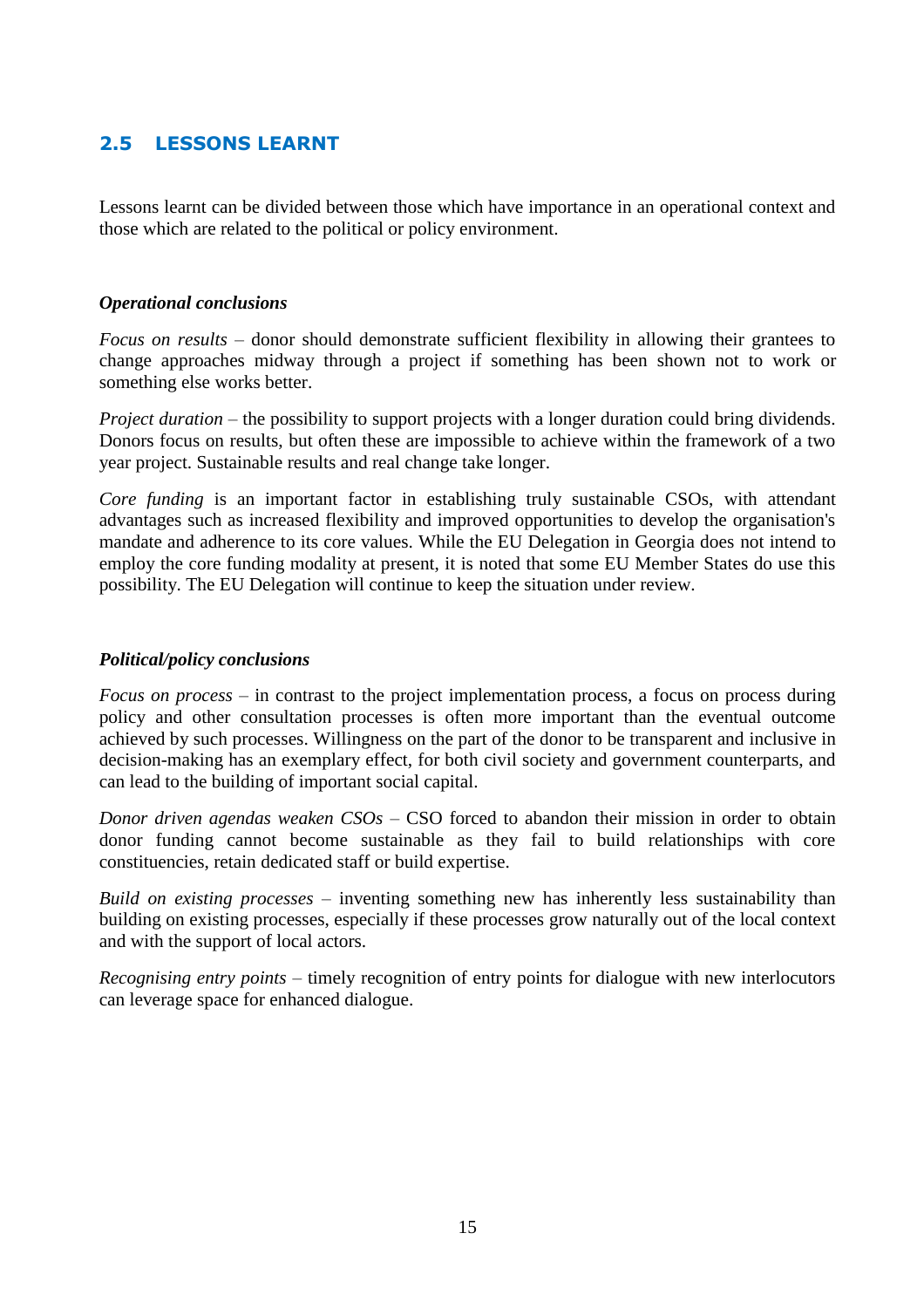# **3 P R I O R I T I E S**

The Guidance for the Roadmap for EU Engagement with Civil Society sets out three main focus areas for support: i) improvement of the enabling framework; ii) support to involvement in policy dialogue; and iii) capacity development.

The view of the enabling framework which this document takes is the one promoted by Civicus, which includes not only the governance dimension, but also socio-cultural and socio-economic dimensions. The Roadmap concentrates on the socio-cultural dimension which is the weakest aspect in Georgia. The Roadmap will seek to address the problem of weak civic participation, above all in the regions of Georgia. The approach will aim to strengthen links between CSOs throughout Georgia, both urban and rural, thereby building capacity, linkages, experience and accountability. At the same time, efforts will be made to link CSOs more actively with civic education curriculum, with the aim of increasing civic participation of all kinds in Georgian regions, especially among youth. This should also enhance the sustainability of civil society, as it becomes more diverse and vibrant and above all, more relevant, to local communities.

Finally, on the enabling framework, the EU will seek to assist in the creation of a more conducive environment for CSO financial sustainability, making available knowledge about new sources and models of funding, as well as supporting efforts to fine tune certain outstanding pieces of legislation which have a financial impact on CSOs, thereby hopefully increasing financial, and overall, CSO sustainability.

In terms of support to the objective of increasing CSO involvement in policy dialogue, the Roadmap takes the view that Georgian CSOs need to make a greater impact in policy dialogue at the local level and that these efforts should be targeted at improving conditions for community development. In line with the more grassroots focus of other aspects of the Roadmap, the approach taken is to support the development of partnerships and dialogue for sustainable development, primarily on the local level, but also eventually feeding into policy dialogue on the national level. That is not to say that other policy areas will not benefit from support, but the primary focus will be on increasing capacity to develop new initiatives on the local level through increased participation and accountability. The involvement of youth is expected to play a major role in progress towards achieving this objective. These actions will be complementary to bilateral EU assistance in agricultural and rural development, regional development and the upcoming public sector reform support, as well as supporting the domestic policy push for decentralisation and agricultural development as the motors for the revival of rural Georgia.

The Georgia Roadmap does not take capacity development as a discrete focal area because capacity development is not seen as an end in itself. Capacity development takes place in order to achieve a specific objective. In this understanding, capacity development is taken as a crosscutting issue, which will be supported in a sustained and long-term manner through the actions set out below. For instance, capacity development for coalition-building will certainly play a role in support to the development of regional and thematic coalitions. Or, again, capacity building for financial management will not only enhance CSOs ability to manage donor funds, but will also increase their financial literacy in terms of the financial framework in which they operate, thereby increasing their sustainability. Thus capacity building is present in every part of the Roadmap and is a long-term commitment of the EU.

Gender equality and mainstreaming of all types of minorities will be actively and creatively pursued across the full range of actions to be implemented within the framework of the Roadmap.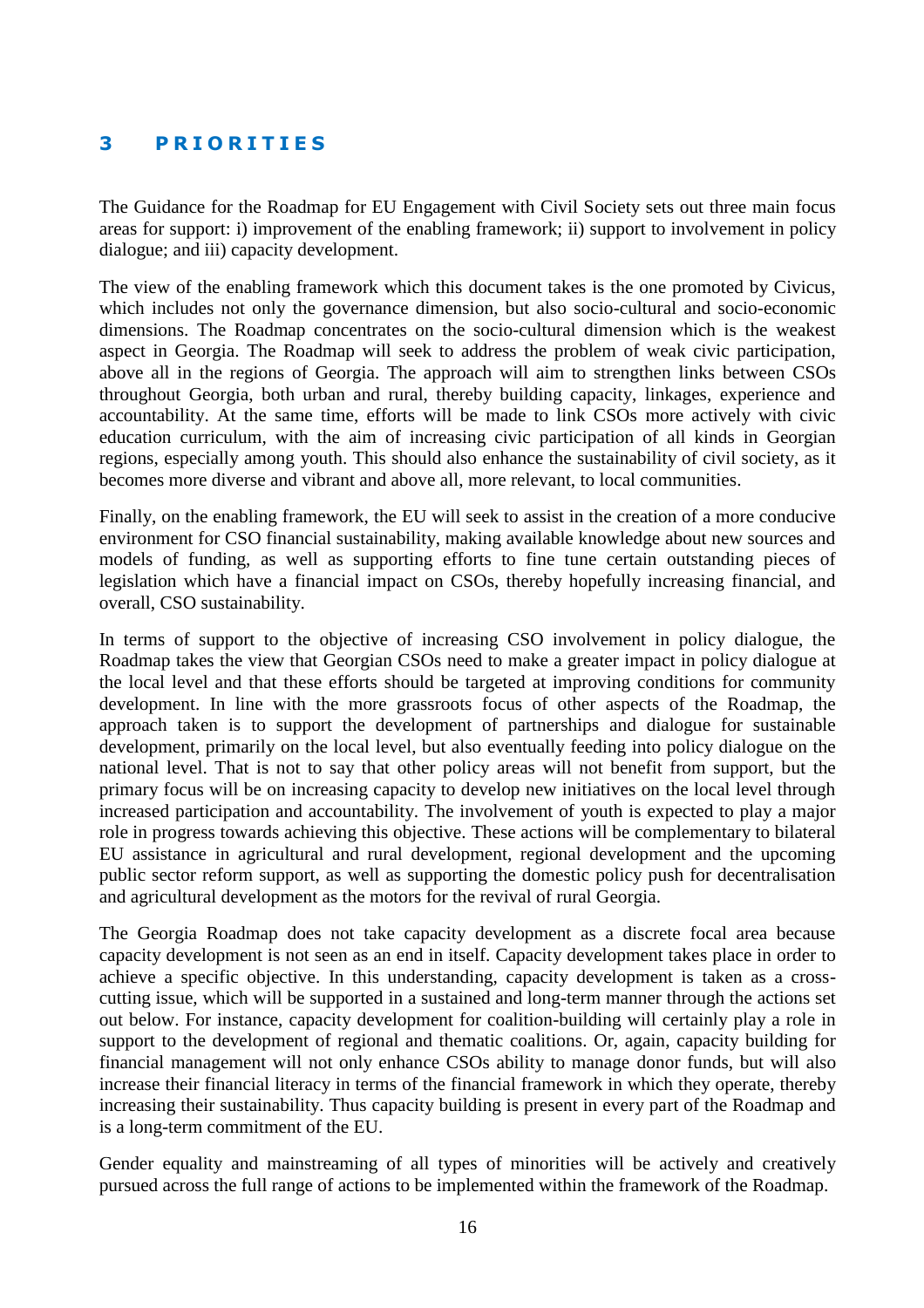# **Desired Outcome: The Sustainability of Civil Society is enhanced**

• Space for dialogue between civil society and the authorities at national and local level is enhanced and its inclusiveness is improved

Indicators:

- $\checkmark$  The number and diversity of CSOs engaged in dialogue with the authorities grows;
- $\checkmark$  The quantity and quality of policies and legislative drafts emerging from consultations grows, including through the Public Advisory Councils under respective ministries;
- $\checkmark$  Mechanisms for civic participation are established/institutionalised;
- Civil society's capacity to engage with the EU and other donors is enhanced

Indicators:

- $\checkmark$  The EU regularly engages with CSOs on programming;
- $\checkmark$  CSOs participate in a knowledgeable way in donor consultation exercises;
- $\checkmark$  CSOs are engaged in formulation, implementation, monitoring and evaluation of EU programmes;
- CSO accountability is increased

Indicators:

- $\checkmark$  An increased number of CSOs demonstrate improved internal governance of their organisations;
- $\checkmark$  CSOs have actively identified their principal constituencies and report regularly to them;
- $\checkmark$  CSOs engage their constituencies in planning, implementation and monitoring of their activities;
- The financial sustainability of CSOs is strengthened

Indicators:

- $\checkmark$  Trend in CSOs having diversified their funding sources (disaggregated by volume, region, thematic area, etc.);
- $\checkmark$  CSOs are able to demonstrate strategic development plans, including fundraising strategies;
- $\checkmark$  Trend in partnerships between CSOs and the private sector;
- $\checkmark$  Trend in sustainable and inpact-driven corporate social responsibility programmes across the private sector;
- $\checkmark$  Legislative amendments passed which allow more CSOs to engage in economic activities;
- $\checkmark$  Transparent state funding mechanisms for civil society, at both central and local level, put in place;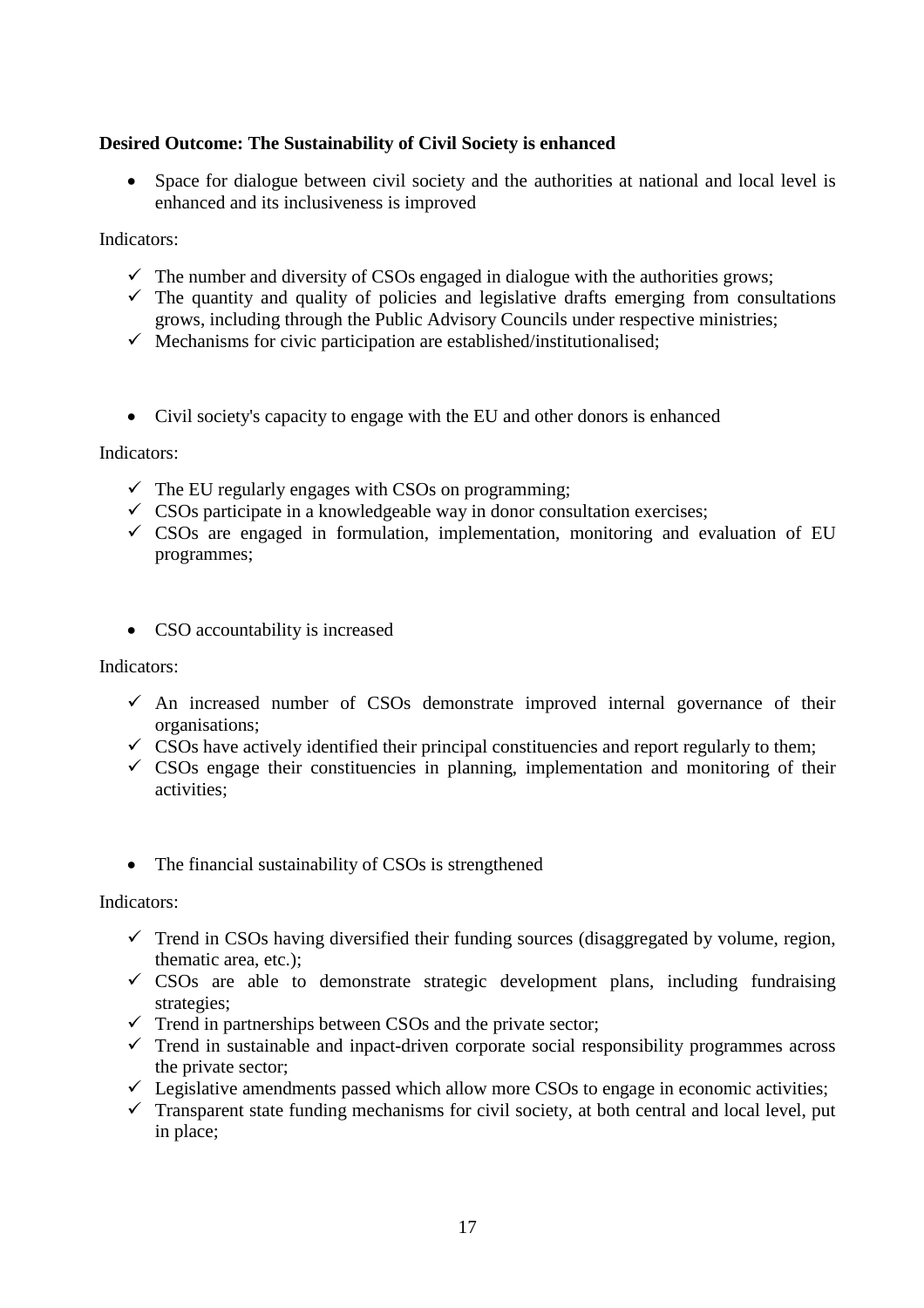# **Desired Outcome: Civic activism is increased**

• Civic education is supported and its practical aspects strengthened

#### Indicators:

- $\checkmark$  Percentage of schools which establish links (visits, project activities) with local CSOs;
- $\checkmark$  Trend in awareness of volunteerism;
- $\checkmark$  Trend in pupils and people generally volunteering to work with CSOs;
- $\checkmark$  Trend in seed-funding for community-based development;
- $\checkmark$  Trend in participation in civic engagement mechanisms at local level;
- CSOs in Georgian regions increase their capacity and outreach

#### Indicators:

- $\checkmark$  Trends in quality of policy dialogue and advocacy efforts conducted by regional CSOs;
- $\checkmark$  Frequency and regularity of meetings with local stakeholders (media, business, etc.);
- $\checkmark$  Trends in CSO staff members, training opportunities and annual turnover;

#### **Desired Outcome: Local voices in sustainable development policies are promoted**

 Civil society's capacity to engage at all levels in policy dialogue for sustainable development is strengthened

#### Indicators:

- $\checkmark$  Quality of needs-based, evidence-based policy papers produced by CSOs;
- $\checkmark$  Authorities take CSO recommendations into account;
- $\checkmark$  Trend in public perception of civil society;
- Regional and thematic CSO networks are supported

#### Indicators:

- $\checkmark$  Trends in participation in formal and informal regional and thematic networks;
- $\checkmark$  Networks offering relevant services to their members;
- $\checkmark$  Networks participate in policy dialogue with the authorities and donors;
- Partnerships between CSOs, local authorities, business and media are supported

#### Indicators:

- $\checkmark$  Jointly identified projects at local level in favour of sustainable development;
- $\checkmark$  Regular dialogue between stakeholders takes place;
- $\checkmark$  Trends in community issues successfully addressed;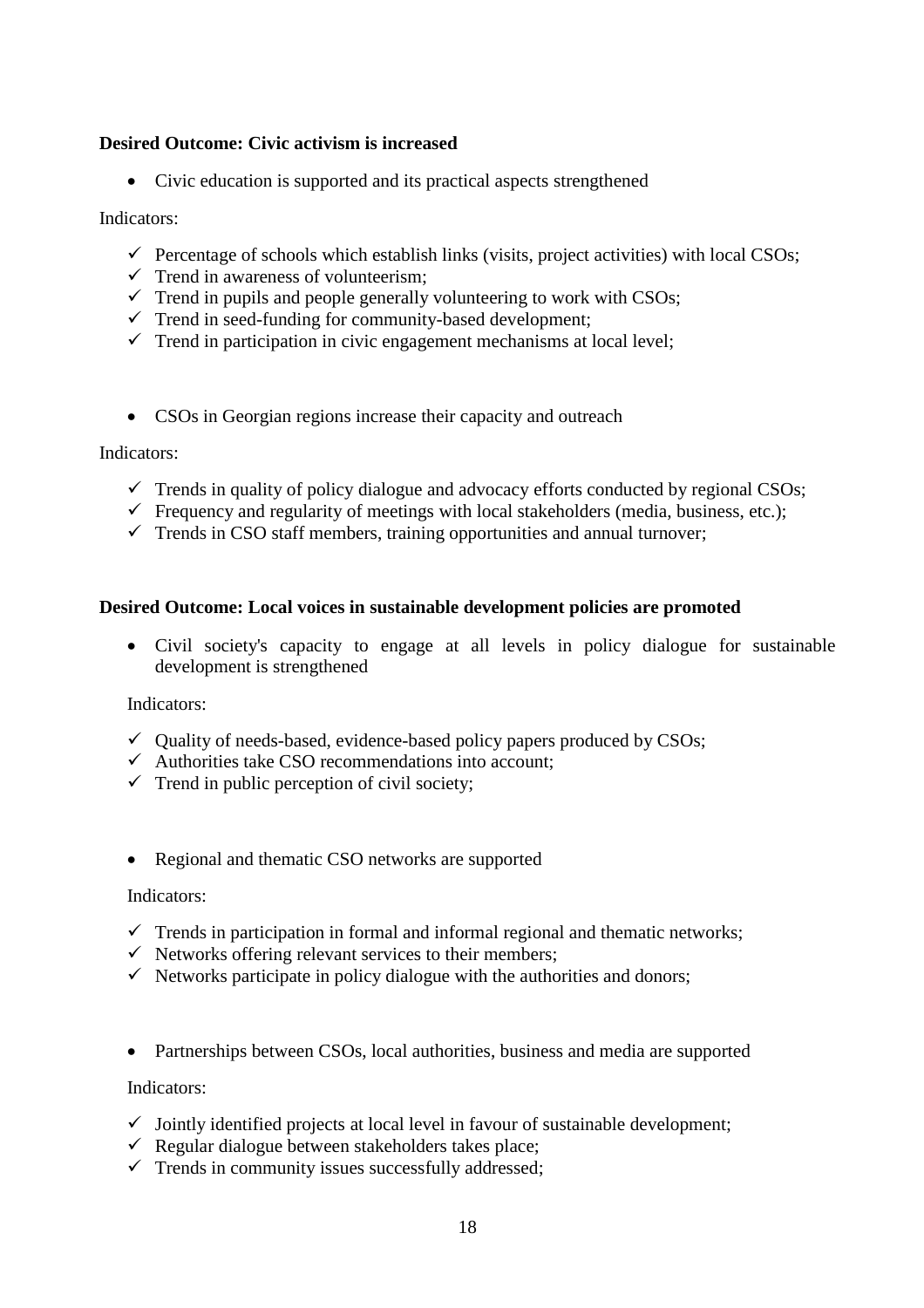Capacities of local officials to engage in participative decision-making processes are developed

Indicators:

- $\checkmark$  Local officials effectively manage civic engagement mechanisms;
- $\checkmark$  Local budgets reflecting recorded citizen concerns;
- $\checkmark$  Active engagement of Citizen Advisory Councils in local development strategies;
- The concept and practice of social enterprise is promoted

Indicators:

- $\checkmark$  Awareness of the concept of social enterprise is increased;
- $\checkmark$  Number of CSOs engaged in activities supporting social enterprise;
- $\checkmark$  Number of social enterprises created;
- $\checkmark$  Number of public-private partnerships existing;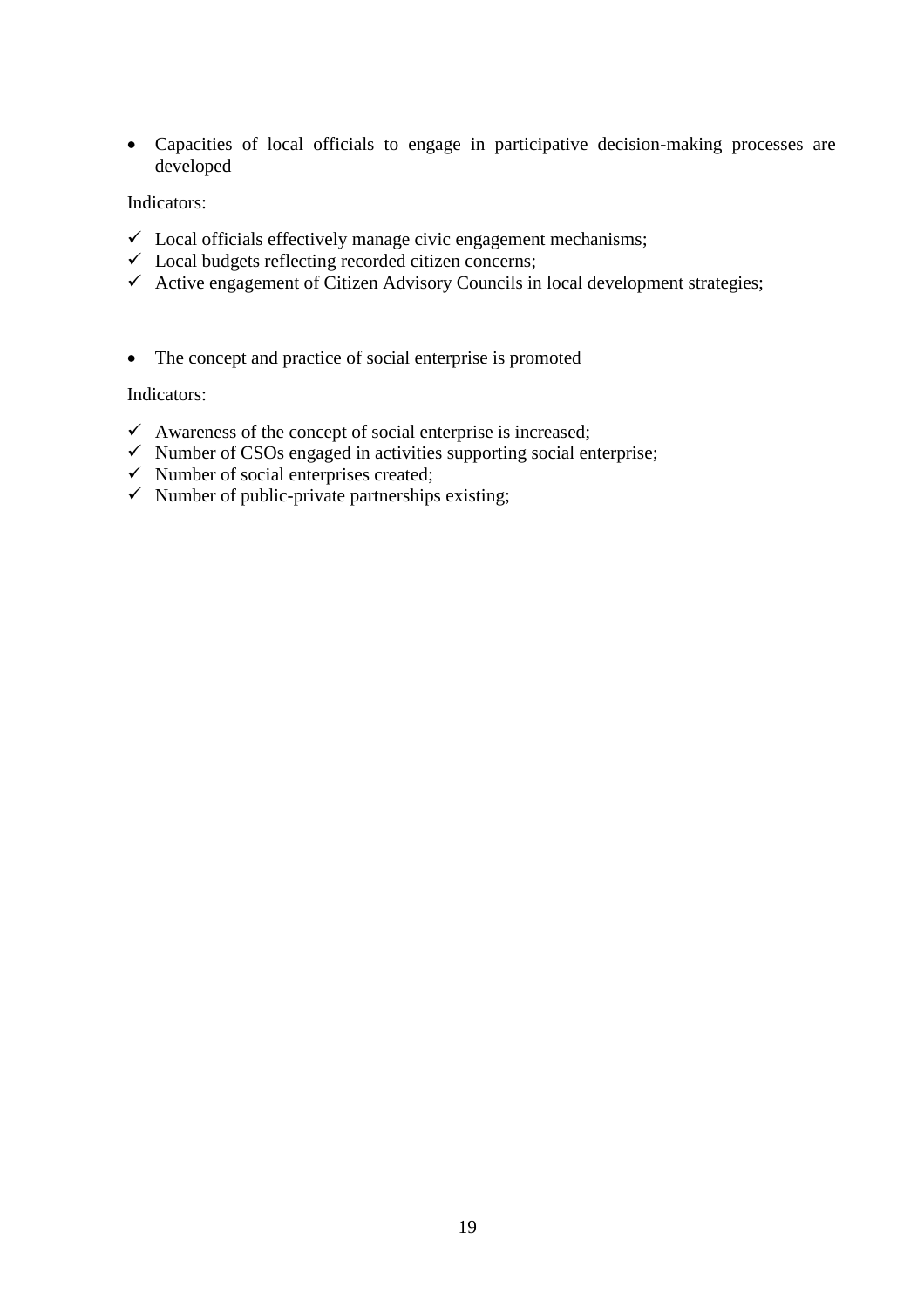# **4 ACTIONS**

# **Action tables**

# **Priority 1**

Space for dialogue between civil society and the authorities at national and local level is enhanced and its inclusiveness is improved

# **Indicator(s)**

- $\checkmark$  The number and diversity of CSOs engaged in dialogue with the authorities grows;
- $\checkmark$  The quantity and quality of policies and legislative drafts emerging from consultations grows, including through Public Advisory Councils at the respective ministries;
- $\checkmark$  Mechanisms for civic participation are established/institutionalised;

# **Actions:**

# **A. Analysis: Studies, mappings and research**

Mapping on civil society engagement in policy dialogue in 2014, to be repeated in 2016.

*Responsible:* Regional ENPI project 'Civil Society. Dialogue for Progress'

Baseline study and Endline Study to map progress in achieving indicators set out in the present Roadmap.

*Responsible:* ENI 2015 Civil Society Support Project

# **B. Policy dialogue, consultation and facilitation**

*Key messages:* 

Georgian authorities to ensure timely disclosure of information to civil society, enabling their meaningful participation in policy-making;

Georgian authorities increase predictability of consultation opportunities through greater institutionalization of relevant mechanisms;

EU to encourage GoG to consult civil society within the framework of budget support operations and allow greater monitoring;

*Means:* Policy discussion fora, e.g. Cooperation Committees, EU-Civil Society Human Rights Dialogue, budget support formulation exercises, through sector project interventions.

*Responsible:* EUD, EEAS, Member States, Georgian National Platform (GNP)

# **C. Funding: Operational support including mainstreaming**

- 1) Support to the secretariat of the Georgian National Platform of the EaP Civil Society Forum;
- 2) Further support for the development of the Concept on Civil Society, developed as per the MoU between civil society and the Parliament of Georgia;
- 3) Capacity development of CSOs on policy dialogue skills, advocacy, PR and communication and evidence-based research;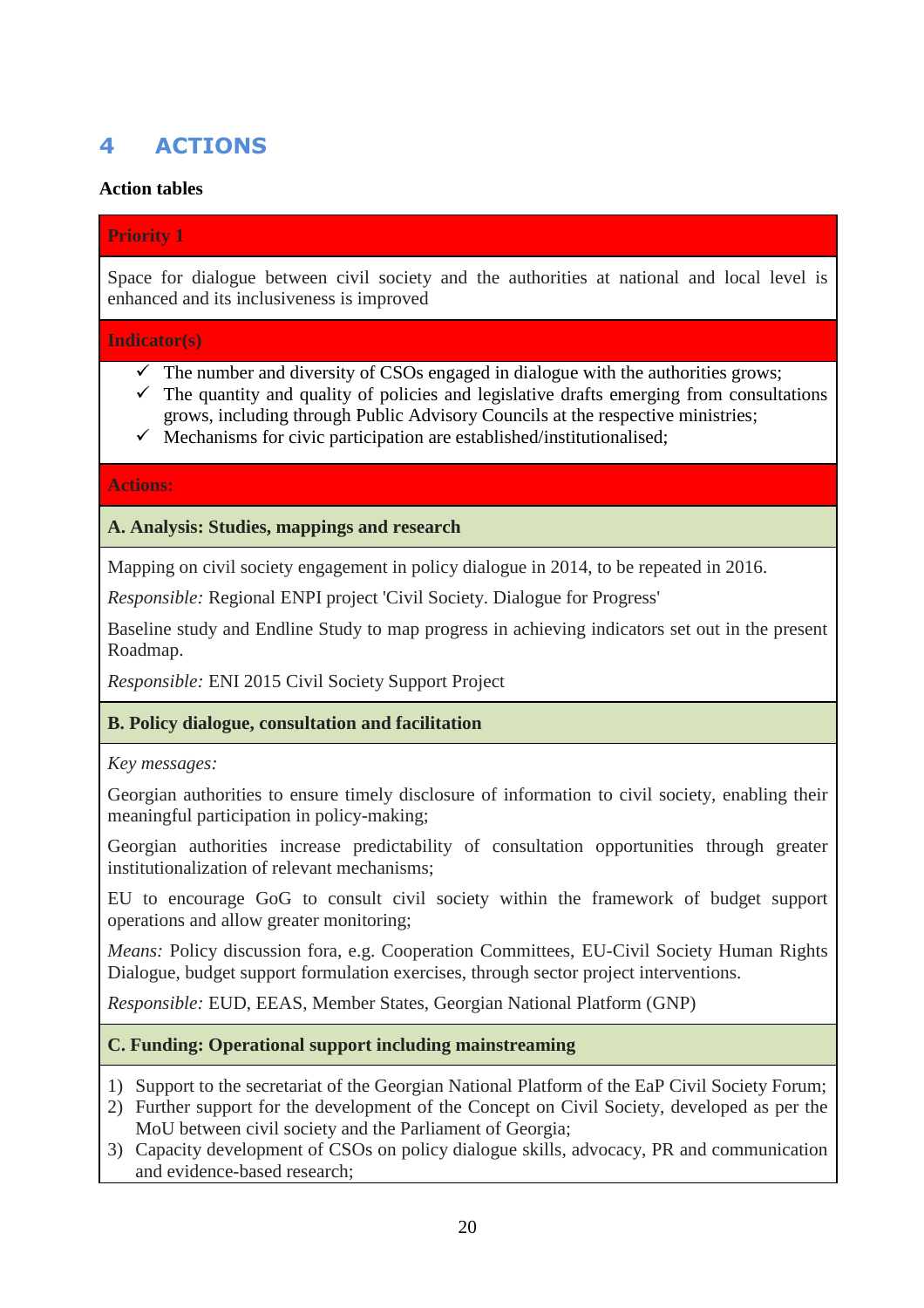4) Support to CSOs' involvement in policy dialogue within the EU integration framework; *Means:* 

Component 1 - Direct award under ENI 2015 Civil Society Support Project.

Components 2 and 4 - CfPs under the ENI programme as successor to the Neighbourhood Civil Society Facility for components 2 and 4 (within ENI 2015 Civil Society Support Project).

Component 4 – EIDHR CBSS and Mainstreaming under ENI SRCs.

Component 3 – Capacity Development Programme through ENI 2015 Civil Society Support Project.

*Responsible:* EU Delegation, GNP, GoG, LAs, various CSOs.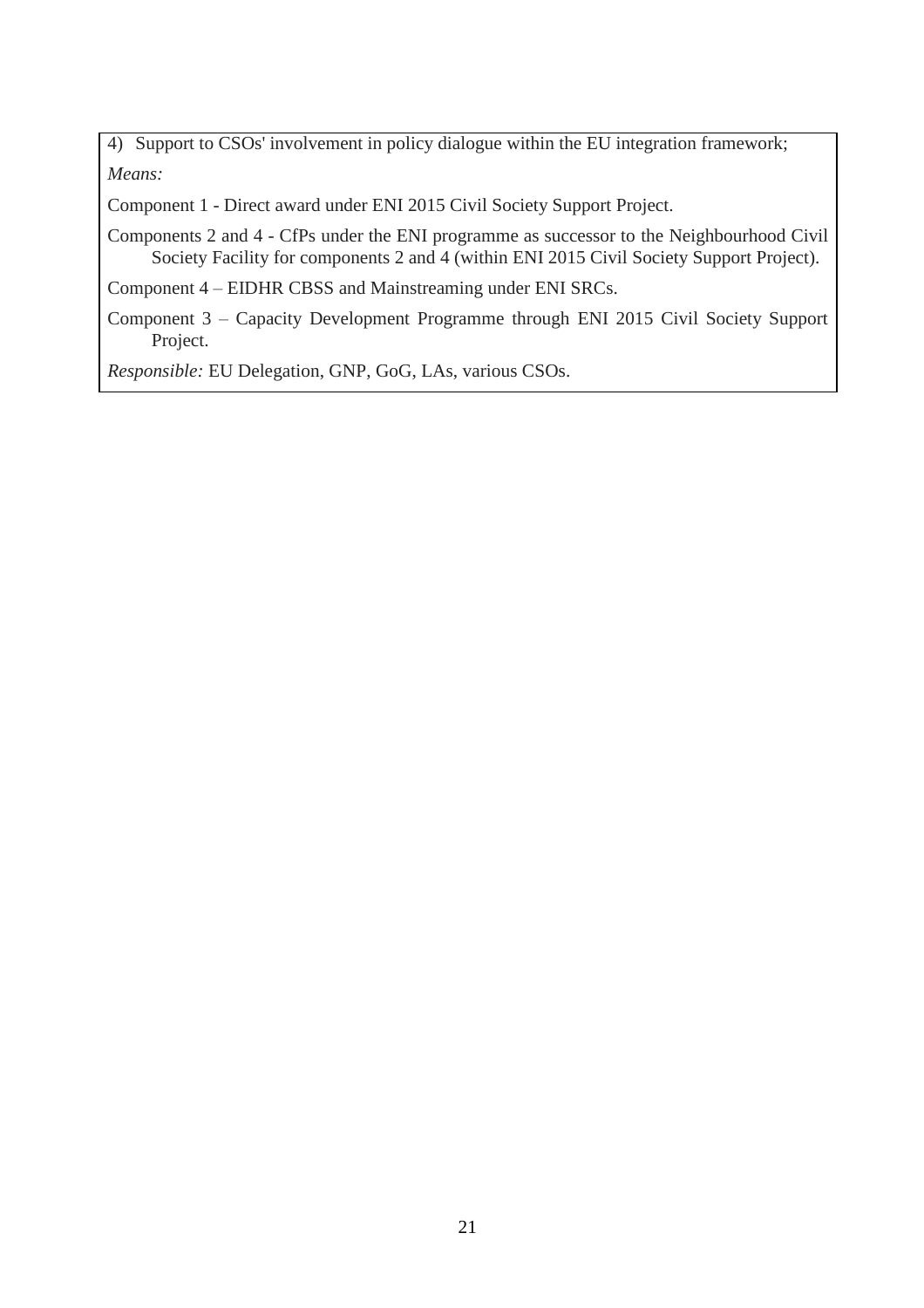Civil society's capacity to engage with the EU and other donors is enhanced.

**Indicator(s)**

- $\checkmark$  The EU regularly engages with CSOs on programming;
- $\checkmark$  CSOs participate in a knowledgeable way in donor consultation exercises;
- $\checkmark$  CSOs are engaged in formulation, implementation, monitoring and evaluation of EU programmes;

**Actions:** 

**A. Analysis: Studies, mappings and research**

n/a

# **B. Policy dialogue, consultation and facilitation**

Engagement with key civil society stakeholders on discussion regarding the donor-civil society co-operation framework is continued;

Efforts stepped up to conduct consultations on programming in regions of Georgia, not just in Tbilisi;

EU Delegation to publish annually a timetable of programming exercises and expected inputs from civil society;

*Means:* Consultation, publications.

*Responsible:* EU Delegation, GNP

**C. Funding: Operational support including mainstreaming**

1) Capacity-building for CSOs to ensure more effective engagement in EU programming and monitoring of programmes;

*Means:* 

Capacity-building programmes under ENI 2015 Civil Society Support Project and through selected SRCs.

*Responsible:* ENI contractor, GNP.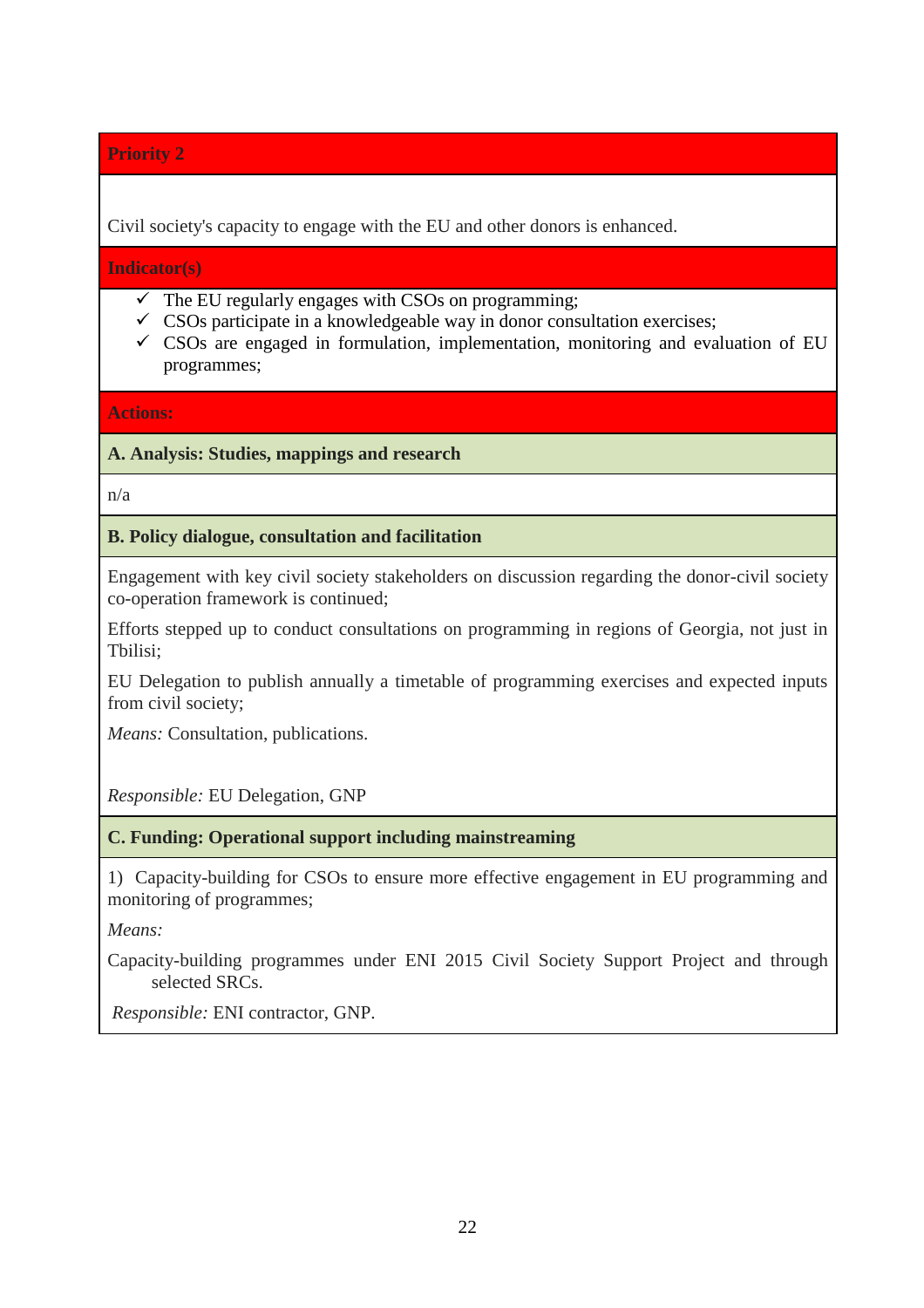# CSO accountability is increased

#### **Indicator(s)**

- $\checkmark$  An increased number of CSOs demonstrate improved internal governance of their organisations;
- $\checkmark$  CSOs have actively identified their principal constituencies and report regularly to them;
- $\checkmark$  CSOs engage their constituencies in planning, implementation and monitoring of their activities;

**Actions:** 

# **A. Analysis: Studies, mappings and research**

n/a

# **B. Policy dialogue, consultation and facilitation**

EU Delegation continues to discuss civil society support framework and best practice with stakeholders;

*Means:* Consultation, meetings;

*Responsible:* EU Delegation,

# **C. Funding: Operational support including mainstreaming**

1) Capacity-building for CSOs to address issues of democratic governance, public outreach, communication, advocacy, reporting standards, etc.

*Means:* 

Capacity-building programmes under ENI 2015 Civil Society Support Project.

EIDHR CBSS.

*Responsible:* ENI contractor, GNP, CSO grantees.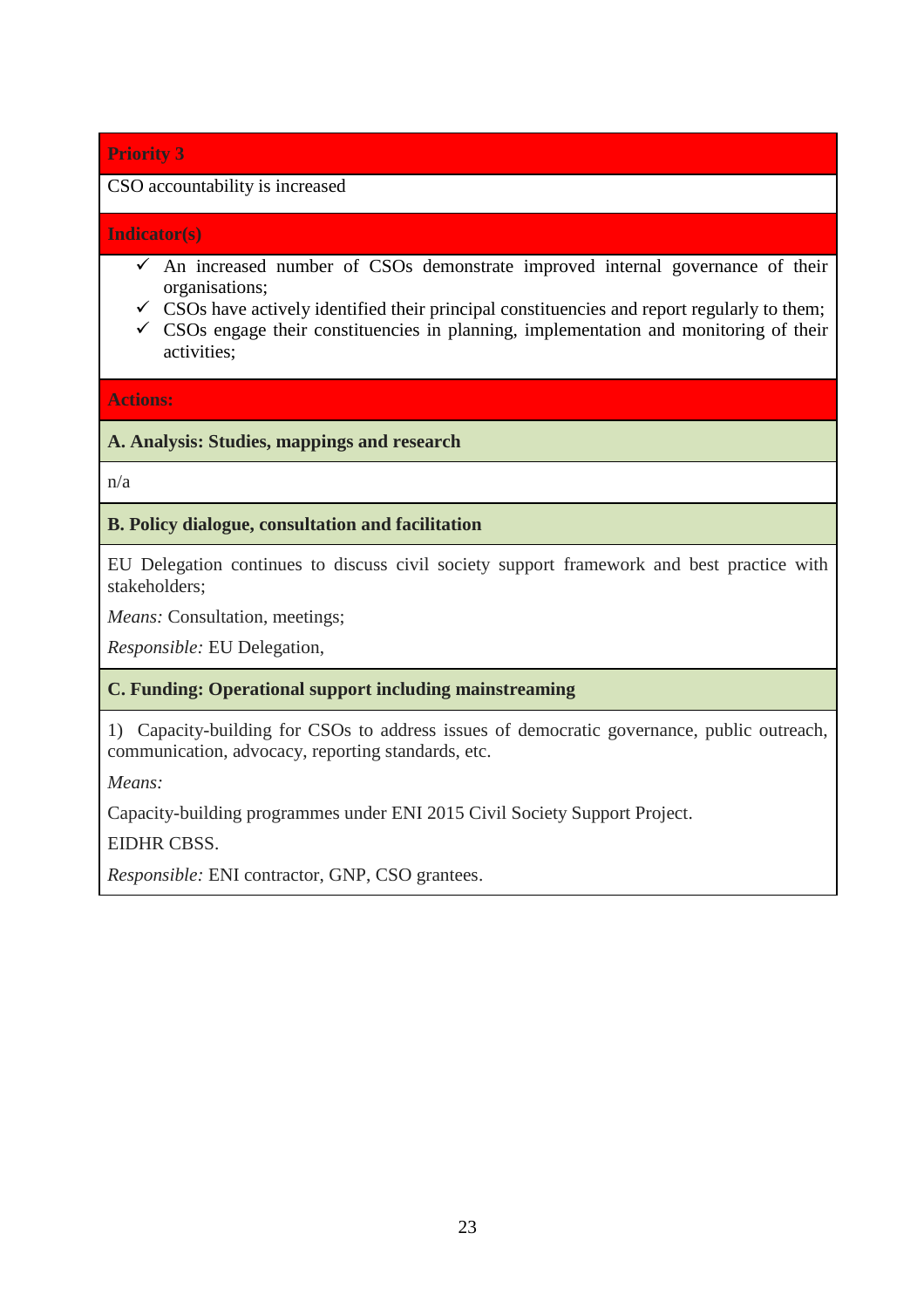#### The financial sustainability of CSOs is strengthened

#### **Indicator(s)**

- $\checkmark$  Trend in CSOs having diversified their funding sources (disaggregated by volume, region, thematic area, etc.);
- $\checkmark$  CSOs are able to demonstrate strategic development plans, including fundraising strategies;
- $\checkmark$  Trend in partnerships between CSOs and the private sector;
- $\checkmark$  Trend in sustainable corporate social responsibility programmes across the private sector;
- $\checkmark$  Legislative amendments passed which allow more CSOs to engage in economic activities;
- $\checkmark$  Transparent state funding mechanisms for civil society, at both central and local level, put in place;

#### **Actions:**

# **A. Analysis: Studies, mappings and research**

n/a

#### **B. Policy dialogue, consultation and facilitation**

Engagement with Ministry of Finance and other relevant services to ensure that sub-grantees of EU grants are eligible to receive tax exemptions, e.g. vat;

Advocacy of state funding mechanisms for CSOs at national and local level;

Advocacy of amendments to tax legislation which provide greater incentives for CSR and enable CSO economic activity;

*Means:* EU-Georgia bilateral policy dialogue fora, correspondence;

*Responsible:* EU Delegation, DEVCO missions, CSO stakeholders.

#### **C. Funding: Operational support including mainstreaming**

1) Capacity-building for CSOs on fundraising, tax literacy and financial management.

2) Support to CSO efforts to improve the financial enabling framework;

*Means:* 

Capacity-building programmes under ENI 2015 Support to Civil Society Project.

*Responsible:* ENI contractor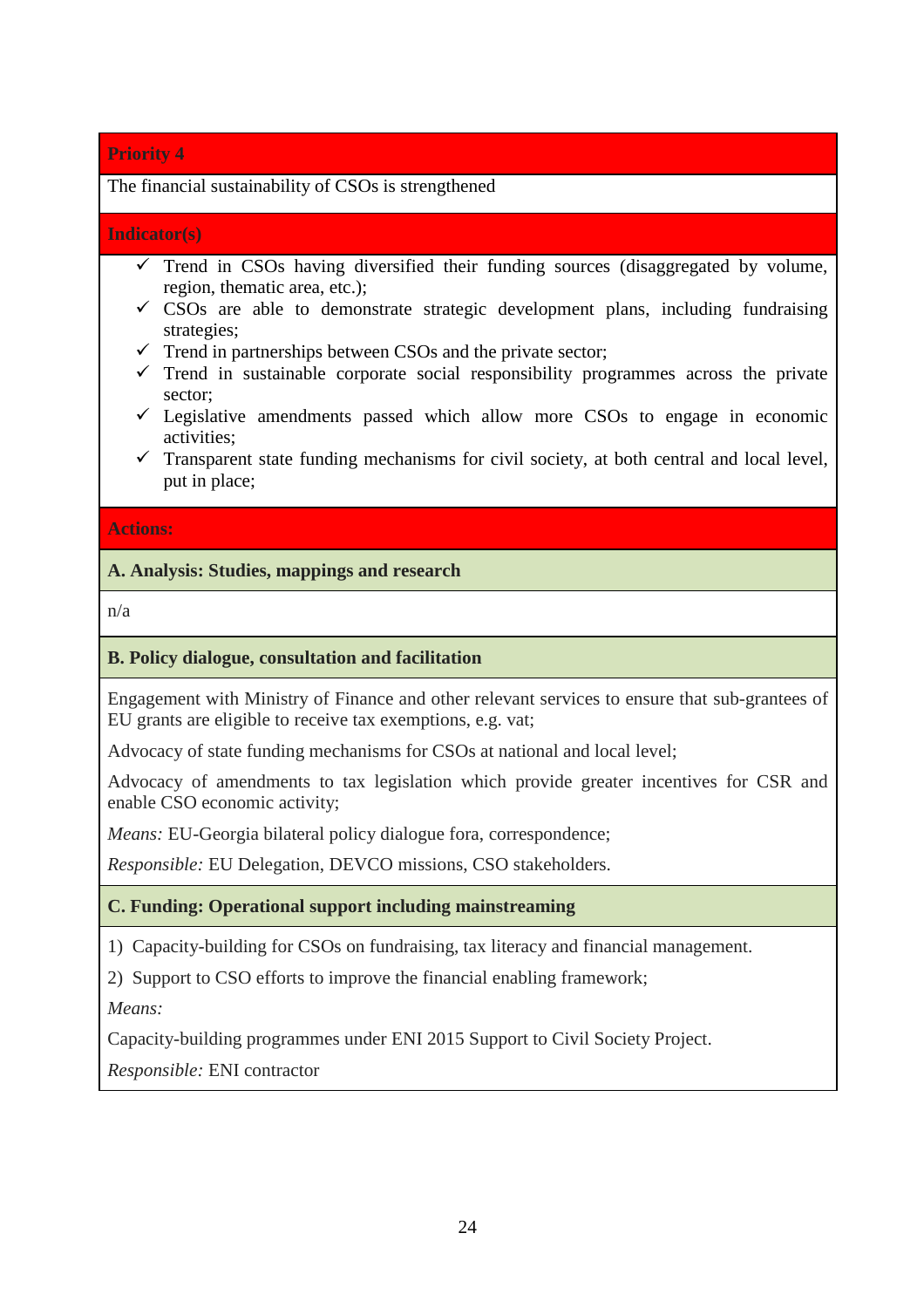Civic education is supported and its practical aspects strengthened

#### **Indicator(s)**

- $\checkmark$  Percentage of schools which establish links (visits, project activities) with local CSOs;
- $\checkmark$  Trend in awareness of volunteerism;
- $\checkmark$  Trend in pupils and people generally volunteering to work with CSOs;
- $\checkmark$  Trend in seed-funding for community-based development;
- $\checkmark$  Trend in participation in civic engagement mechanisms at local level;

# **Actions:**

# **A. Analysis: Studies, mappings and research**

Evaluation of EU involvement in the civic education sector in Georgia (ongoing)

*Means:* Framework Contract

*Responsible:* EU Delegation

# **B. Policy dialogue, consultation and facilitation**

n/a

# **C. Funding: Operational support including mainstreaming**

1) Support to strengthening of links between local CSOs and schools through visits, CSO volunteer programmes and youth summer schools

2) Support to strengthening youth engagement in local activism through Youth Councils, Youth Banks, etc.

3) Support to small community-based initiatives through the provision of seed funding, administered by local CSOs or Youth Banks.

*Means:* 

CSO/LA thematic programme Calls for Proposals (CfP)

EIDHR CBSS.

*Responsible:* EU Delegation, various CSO grantees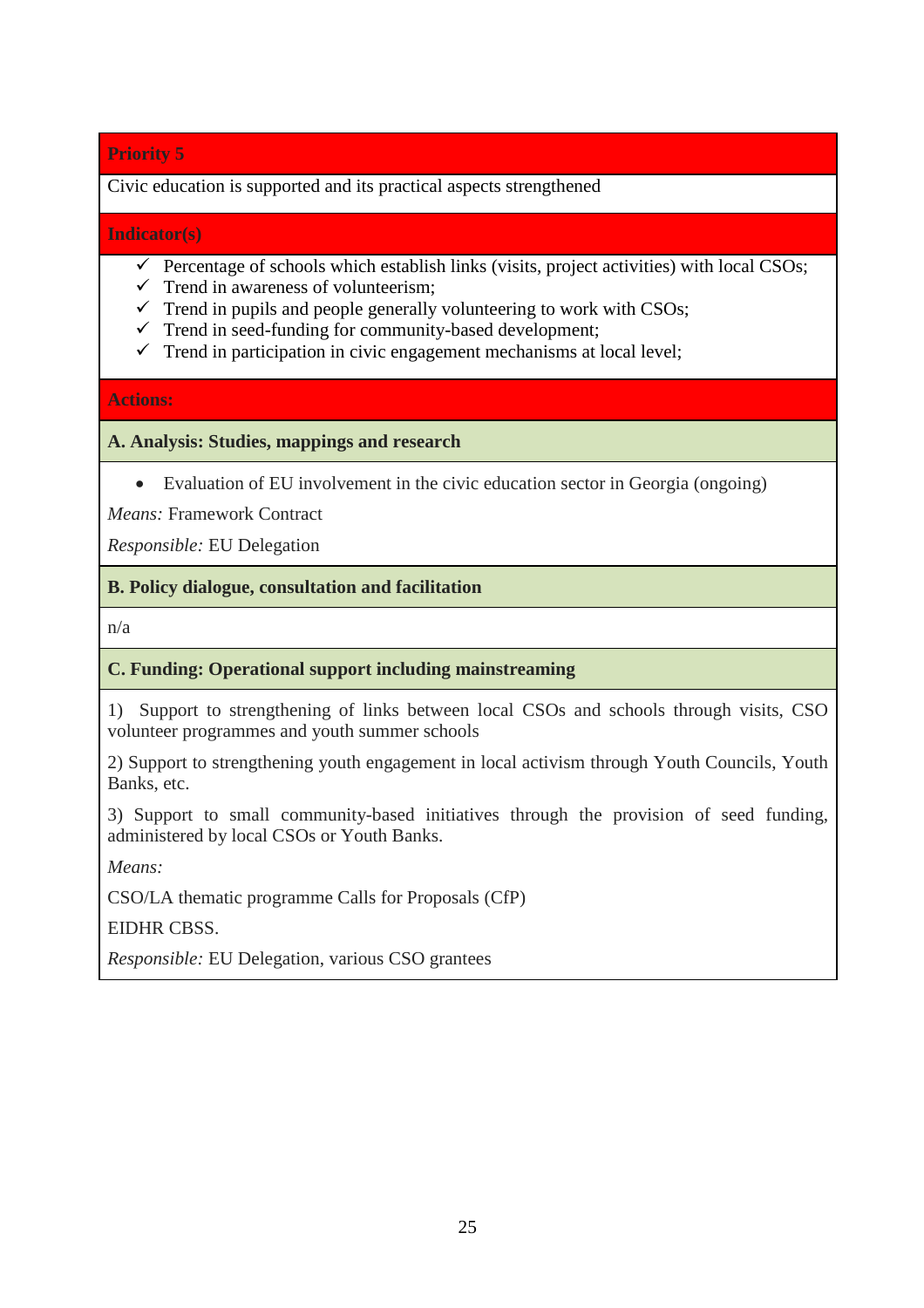CSOs in Georgian regions increase their capacity and outreach

#### **Indicator(s)**

- $\checkmark$  Trends in quality of policy dialogue and advocacy efforts conducted by regional CSOs;
- $\checkmark$  Frequency and regularity of meetings with local stakeholders (media, business, etc.);
- $\checkmark$  Trends in CSO staff members, training opportunities and annual turnover;

# **Actions:**

**A. Analysis: Studies, mappings and research**

n/a

# **B. Policy dialogue, consultation and facilitation**

n/a

# **C. Funding: Operational support including mainstreaming**

1) Support to establishment of mentoring relationships between Tbilisi-based CSOs and regional CSOs and between strong regional CSOs and CBOs.

2) Capacity-building for regional CSOs on policy dialogue, fundraising, organisational capacity, advocacy, etc.

*Means:* 

Component 1 - CSO/LA thematic programme Calls for Proposals

Component 2 - Capacity-building through ENI 2015 Civil Society Support Project

*Responsible:* EU Delegation, ENI contractor, CSO grantees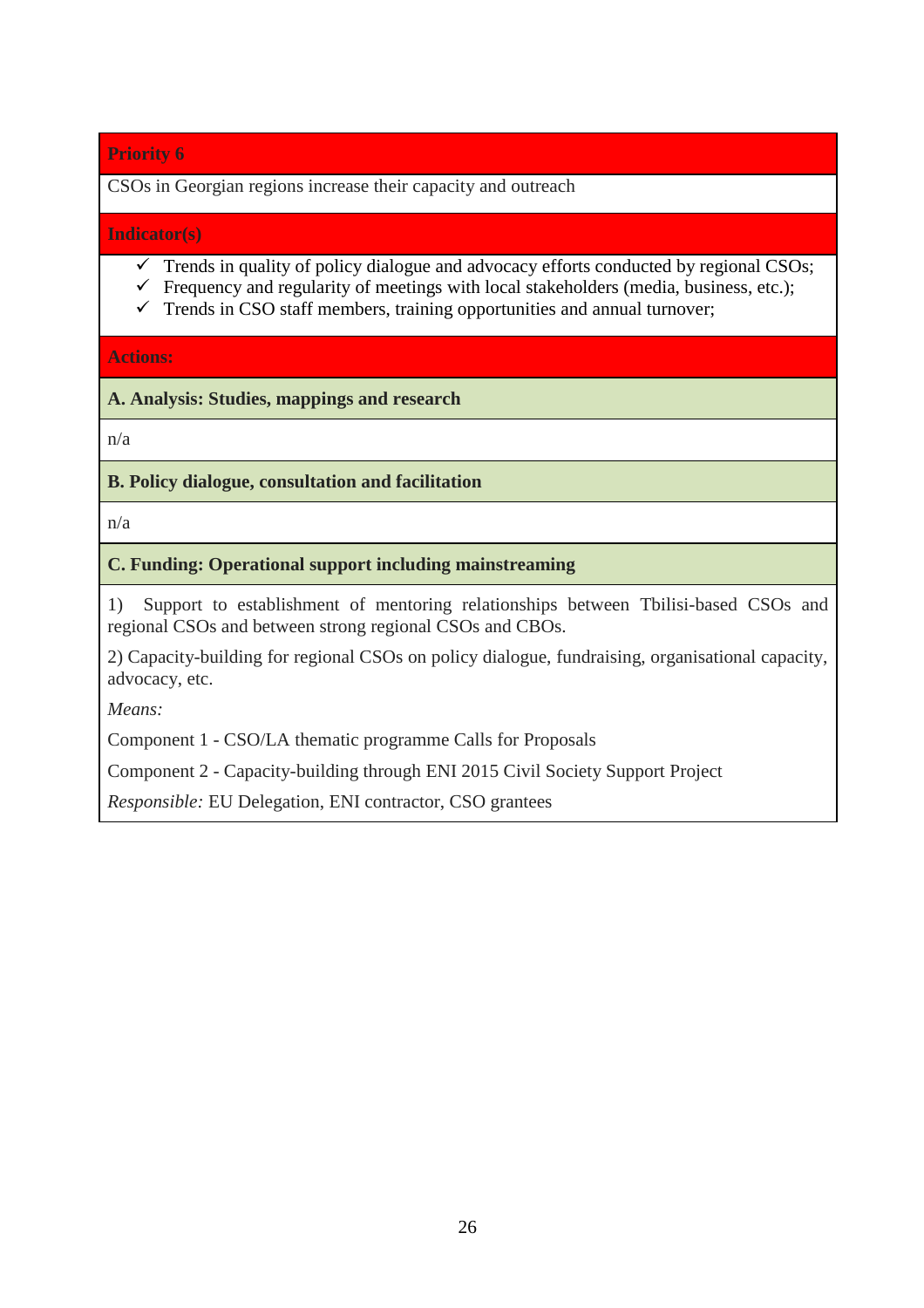Civil society's capacity to engage at all levels in policy dialogue for sustainable development is strengthened.

#### **Indicator(s)**

- $\checkmark$  Quality of needs-based, evidence-based policy papers produced by CSOs;
- $\checkmark$  Authorities take CSO recommendations into account;
- $\checkmark$  Trend in public perception of civil society;

#### **Actions:**

#### **A. Analysis: Studies, mappings and research**

Mapping on roles of actors (ongoing)

Means: ENPI project 'Civil Society. Dialogue for Progress'

# **B. Policy dialogue, consultation and facilitation**

n/a

# **C. Funding: Operational support including mainstreaming**

1) Support to CSOs in building policy dialogue skills.

*Means:* Capacity-building through ENI 2015 Civil Society Support Project

*Responsible:* ENI contractor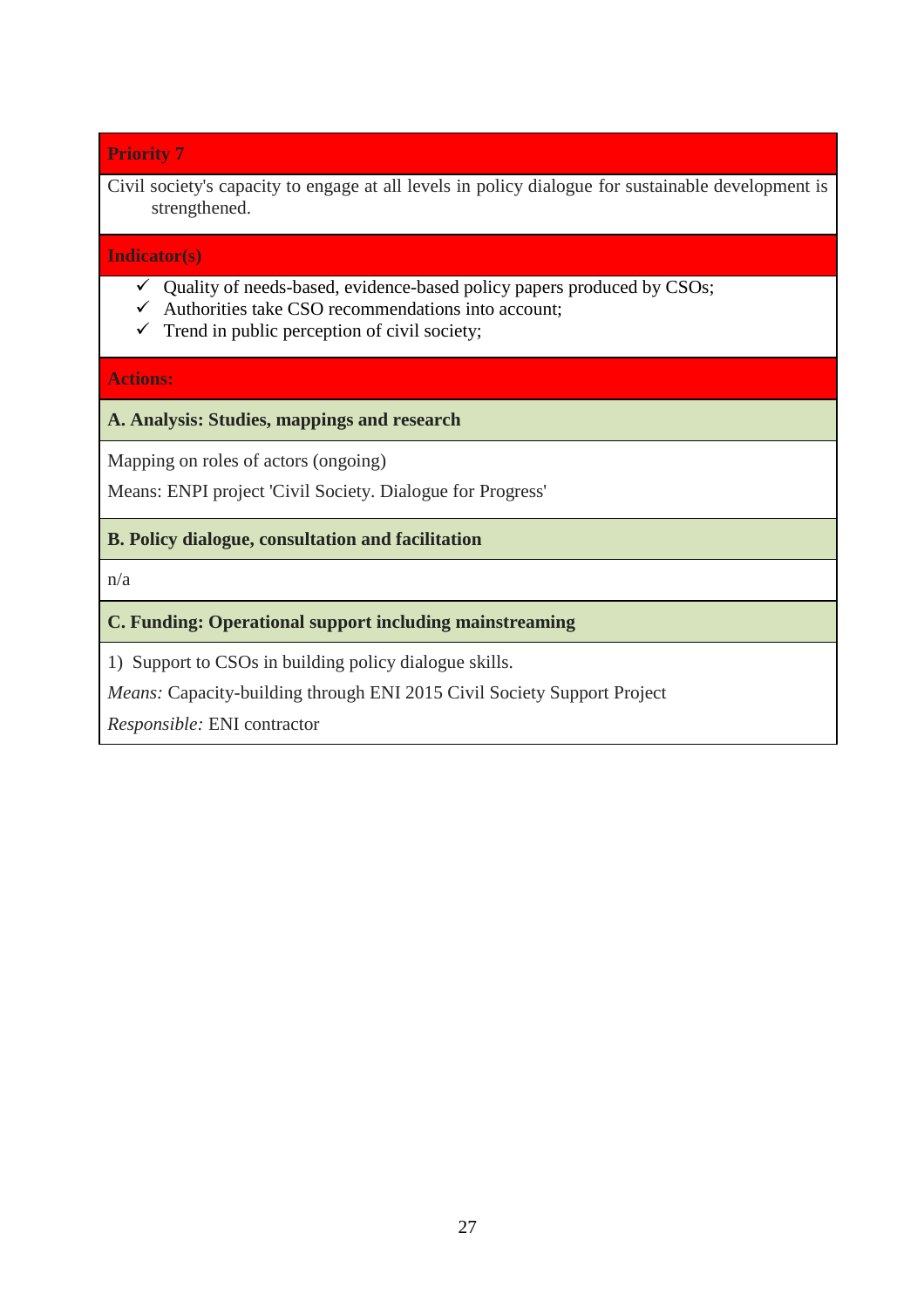Regional and thematic CSO networks are supported

#### **Indicator(s)**

- $\checkmark$  Trends in participation in formal and informal regional and thematic networks;
- $\checkmark$  Networks offering relevant services to their members;
- $\checkmark$  Networks participate in policy dialogue with the authorities and donors;

#### **Actions:**

**A. Analysis: Studies, mappings and research**

n/a

# **B. Policy dialogue, consultation and facilitation**

n/a

# **C. Funding: Operational support including mainstreaming**

1) Technical assistance and capacity building for existing CSO regional networks;

2) Support for staff exchange and knowledge-sharing between regional CSOs.

*Means:* 

Technical assistance component of ENI 2015 Sector Reform Contract on Public Administration Reform.

CSO/LA thematic programme CfP.

*Responsible:* EU Delegation, ENI contractors, Regional CSO networks;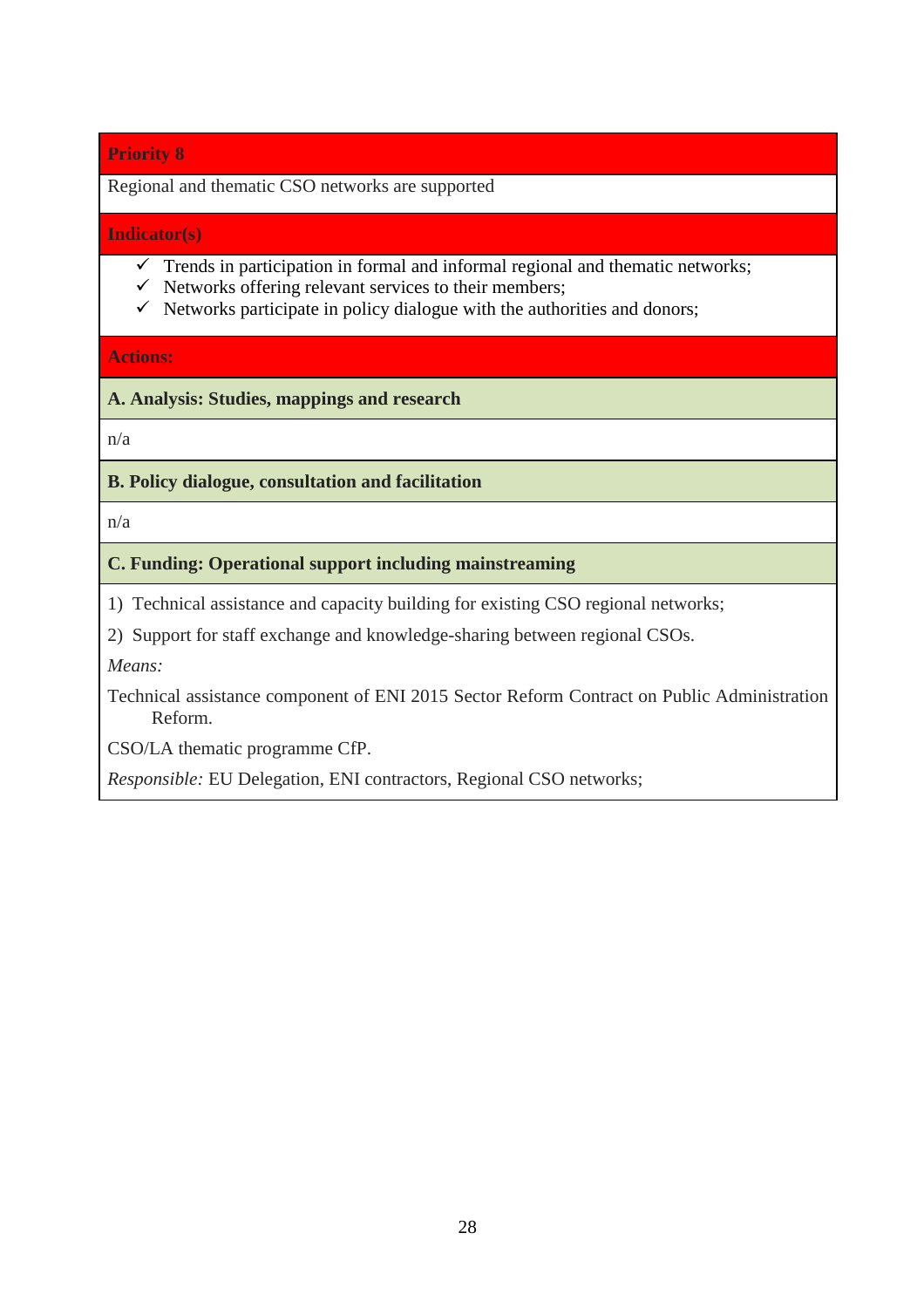Partnerships between CSOs, local authorities, business and media are supported

**Indicator(s)**

- $\checkmark$  Jointly identified projects at local level in favour of sustainable development;
- $\checkmark$  Regular dialogue between stakeholders takes place;
- $\checkmark$  Trends in community issues successfully addressed;

**Actions:** 

**A. Analysis: Studies, mappings and research**

n/a

**B. Policy dialogue, consultation and facilitation**

n/a

# **C. Funding: Operational support including mainstreaming**

1) Support to partnerships at local level between all stakeholders, including the private sector;

2) Facilitation of dialogue between CSOs and local authorities at local level, possibly through NALA;

3) Support for citizen participation in local decision-making, including on budgetary processes;

4) Awareness-raising on benefits of multi-stakeholder partnerships at local level;

*Means:* CSO/LA thematic programme CfP

*Responsible:* EU Delegation, NALA, local authorities, CSO grantees.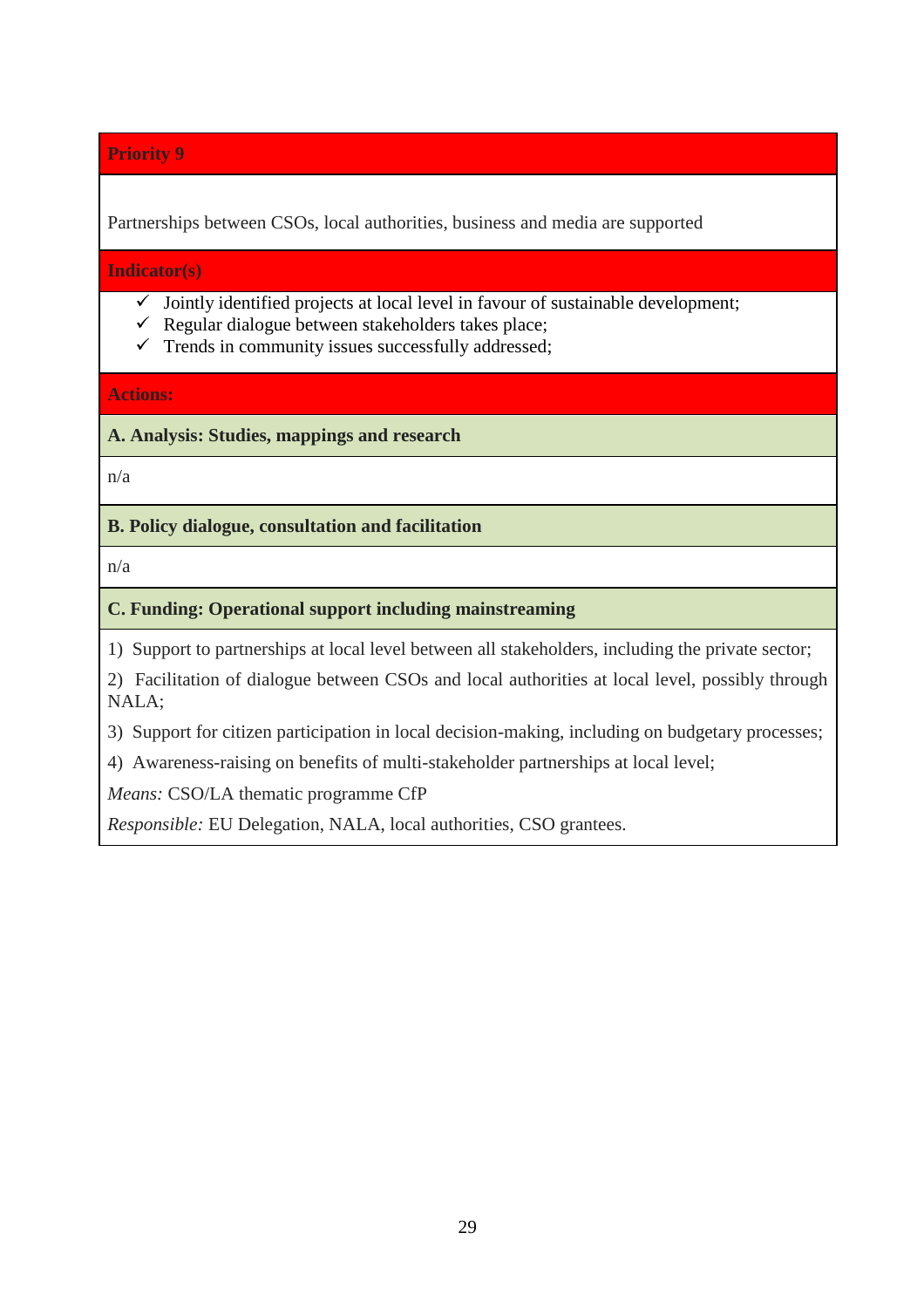Capacities of local officials to engage in participative decision-making processes are developed

**Indicator(s)**

- $\checkmark$  Local officials effectively manage civic engagement mechanisms;
- $\checkmark$  Local budgets reflecting recorded citizen concerns;
- $\checkmark$  Active engagement of Citizen Advisory Councils in local development strategies;

**Actions:** 

**A. Analysis: Studies, mappings and research**

n/a

**B. Policy dialogue, consultation and facilitation**

n/a

#### **C. Funding: Operational support including mainstreaming**

1) Development of new curricula for local officials on topics such as civic engagement, etc. to be taught via public administration schools;

2) ToT and capacity development for public administration schools;

3) Support for Citizen Advisory Councils, including capacity development and budget transparency;

*Means:* 

Components 1 and 2: Technical assistance component of ENI 2015 SRC on Public Administration SRC;

Component 3 - CSO/LA thematic programme CfP.

*Responsible:* EU Delegation, ENI contractors, CSO grantees.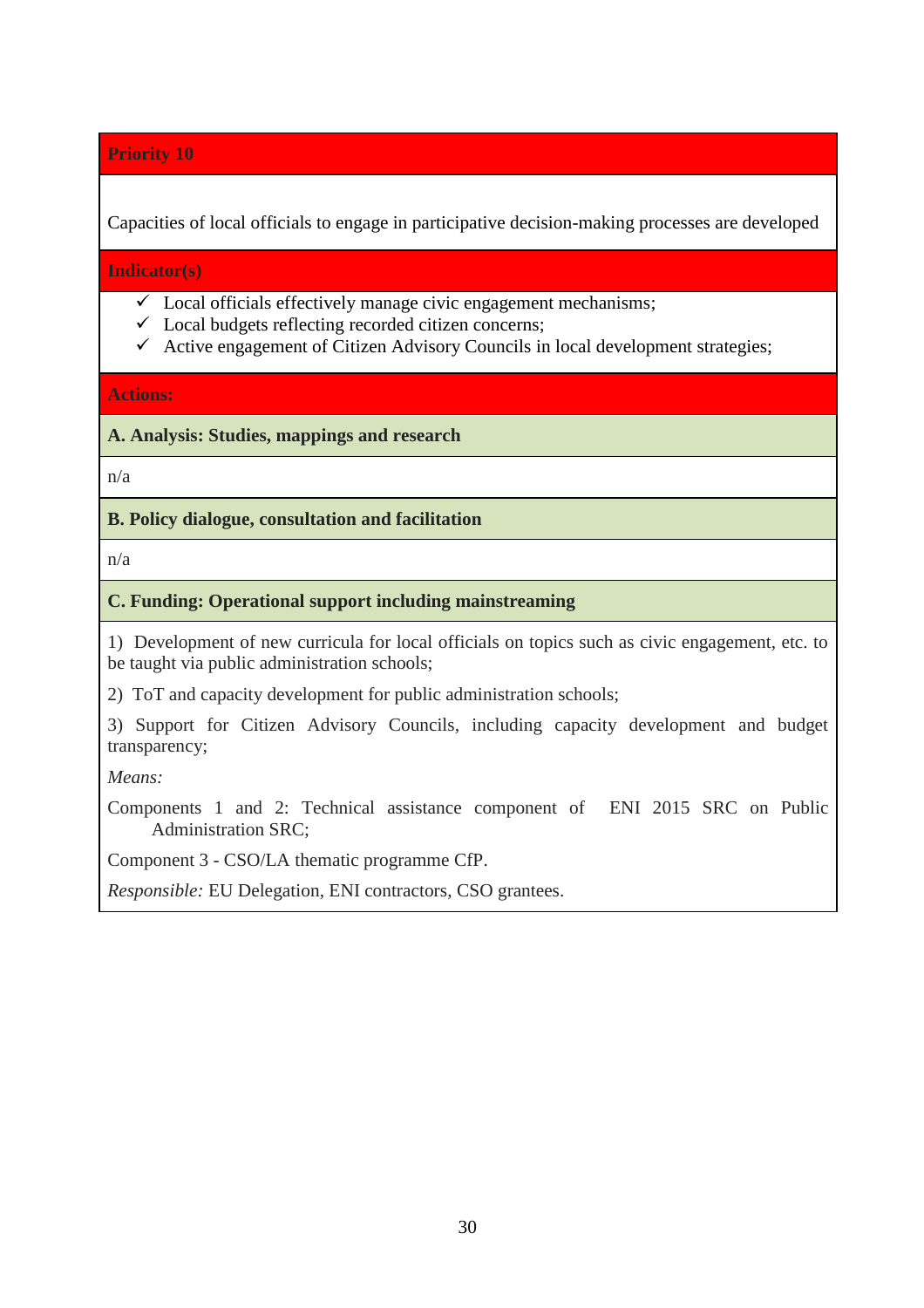The concept and practice of social enterprise is promoted

#### **Indicator(s)**

- $\checkmark$  Awareness of the concept of social enterprise is increased;
- $\checkmark$  Number of CSOs engaged in activities supporting social enterprise;
- $\checkmark$  Number of social enterprises created;
- $\checkmark$  Number of public-private partnerships existing;

# **Actions:**

**A. Analysis: Studies, mappings and research**

n/a

#### **B. Policy dialogue, consultation and facilitation**

- 1. Policy dialogue with facilitates the introduction of social enterprise models, both for profit and not for profit, including through legislative change;
- 2. Policy dialogue with local authorities on the use of public-private partnerships;

*Responsible:* EU Delegation, CSO Social Enterprise Coalition, NALA.

# **C. Funding: Operational support including mainstreaming**

1) Support to a CSO Social Enterprise Coalition

2) Support for individual projects supporting social enterprise models in communities;

*Means:* 

Component 1 - Direct award under CSO/LA thematic programme;

Component 2 - CSO/LA thematic programme CfP and synergies with ENPARD programme and VET SRC.

*Responsible:* EU Delegation, CSO Social Enterprise Coalition, CSO grantees.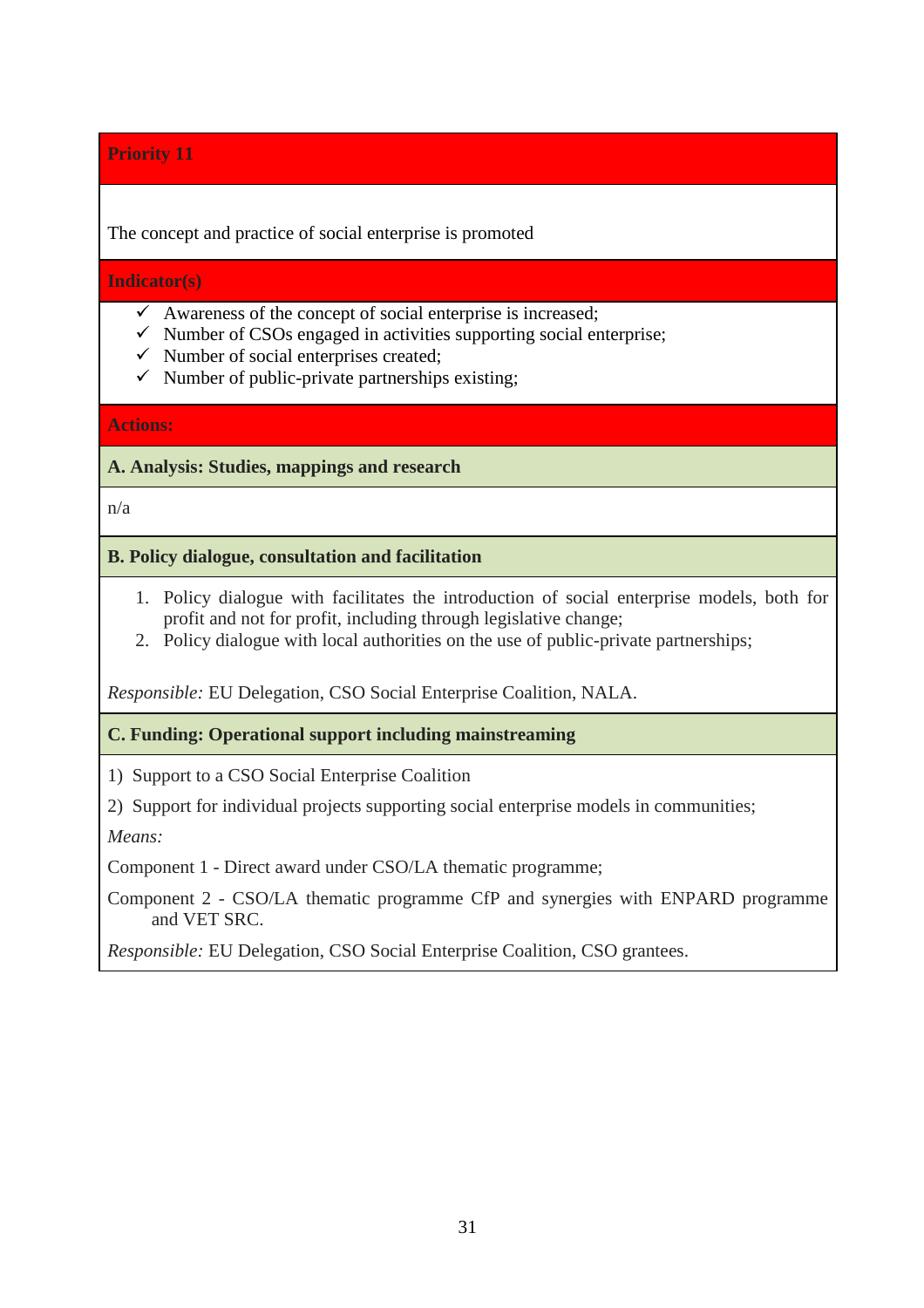#### **DASHBOARD** 5

| <b>Country:</b>                                                                                                                                    |                                                                                                                                                                                                                                               |                                                                                                                                                                                                                                                                                              |  |  |
|----------------------------------------------------------------------------------------------------------------------------------------------------|-----------------------------------------------------------------------------------------------------------------------------------------------------------------------------------------------------------------------------------------------|----------------------------------------------------------------------------------------------------------------------------------------------------------------------------------------------------------------------------------------------------------------------------------------------|--|--|
| <b>Process</b>                                                                                                                                     |                                                                                                                                                                                                                                               |                                                                                                                                                                                                                                                                                              |  |  |
| Area                                                                                                                                               | Indicator                                                                                                                                                                                                                                     | Achievement                                                                                                                                                                                                                                                                                  |  |  |
| <b>Involvement of Member States</b><br>in Roadmap elaboration                                                                                      | Member States present in the<br>country are actively involved<br>in the elaboration of the<br>Roadmap                                                                                                                                         | $Yes - 2 out of 15 present in the$<br>country actively involved.                                                                                                                                                                                                                             |  |  |
| Consultation with local civil<br>society                                                                                                           | The Roadmap has been<br>prepared on the basis of<br>consultations with a broad<br>range of local CSOs respecting<br>principles of access to<br>information, sufficient advance<br>notice, and clear provisions for<br>feedback and follow-up. | Yes<br>2 Tbilisi-based consultations<br>conducted.<br>3 regional consultations<br>conducted.<br>2 web-based consultations<br>conducted.<br>1 workshop on indicators<br>conducted.<br>3 Reference Groups meetings<br>(consisting of key<br>stakeholders) conducted.<br>30 bilateral meetings. |  |  |
| Joint actions                                                                                                                                      | Member States present in the<br>country are actively involved<br>in the implementation of the<br>Roadmap priorities                                                                                                                           | Yes, but separately, not jointly<br>with the EU.                                                                                                                                                                                                                                             |  |  |
| <b>Outcome</b>                                                                                                                                     |                                                                                                                                                                                                                                               |                                                                                                                                                                                                                                                                                              |  |  |
| Priority                                                                                                                                           | Indicator                                                                                                                                                                                                                                     | Achievement                                                                                                                                                                                                                                                                                  |  |  |
| Space for dialogue between<br>civil society and the authorities<br>at national and local level is<br>enhanced and its inclusiveness<br>is improved | The number and diversity of<br>CSO <sub>s</sub> engaged in dialogue<br>with the authorities grows;<br>The quantity and quality of<br>policies and legislative drafts<br>emerging from consultations,                                          |                                                                                                                                                                                                                                                                                              |  |  |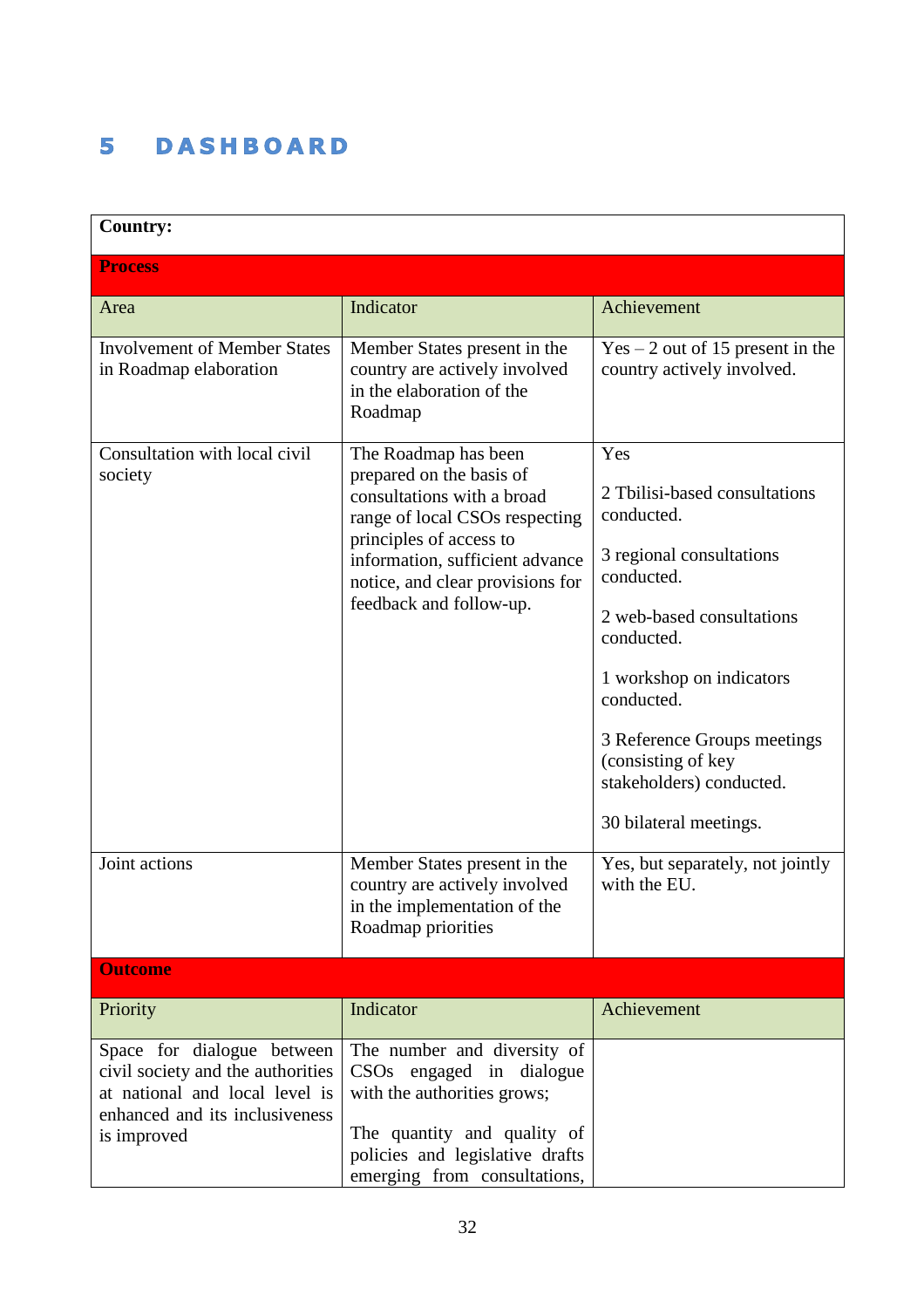|                                                                                          | Public<br>including<br>through                                                                                                                     |  |
|------------------------------------------------------------------------------------------|----------------------------------------------------------------------------------------------------------------------------------------------------|--|
|                                                                                          | Advisory<br>Councils<br>at                                                                                                                         |  |
|                                                                                          | respective ministries, grows;                                                                                                                      |  |
|                                                                                          | Mechanisms<br>for<br>civic                                                                                                                         |  |
|                                                                                          | participation<br>are                                                                                                                               |  |
|                                                                                          | established/institutionalised;                                                                                                                     |  |
| Civil<br>society's capacity<br>to<br>engage with the EU and other<br>donors is enhanced. | The EU regularly engages with<br>CSOs on programming;                                                                                              |  |
|                                                                                          | CSO <sub>s</sub><br>participate<br>in<br>a<br>knowledgeable way in donor<br>consultation exercises;                                                |  |
|                                                                                          | CSOs<br>engaged<br>in<br>are<br>formulation,<br>implementation,<br>monitoring and evaluation of<br>EU programmes;                                  |  |
|                                                                                          |                                                                                                                                                    |  |
| <b>CSO</b><br>is<br>accountability<br>increased                                          | An increased number of CSOs<br>demonstrate improved internal<br>of<br>their<br>governance<br>organisations;                                        |  |
|                                                                                          | CSOs have actively identified<br>their principal constituencies                                                                                    |  |
|                                                                                          | and report regularly to them;                                                                                                                      |  |
|                                                                                          | CSOs<br>their<br>engage<br>constituencies in<br>planning,<br>implementation<br>and<br>monitoring of their activities;                              |  |
| The financial sustainability of<br>CSOs is strengthened                                  | Trend<br>CSOs<br>in<br>having<br>diversified<br>their<br>funding<br>(disaggregated<br>by<br>sources<br>volume, region, thematic area,<br>$etc.$ ); |  |
|                                                                                          | CSO <sub>s</sub> are able to demonstrate<br>strategic development plans,<br>including<br>fundraising<br>strategies;                                |  |
|                                                                                          | Trend in partnerships between<br>CSOs and the private sector;                                                                                      |  |
|                                                                                          | Trend in sustainable corporate<br>social<br>responsibility                                                                                         |  |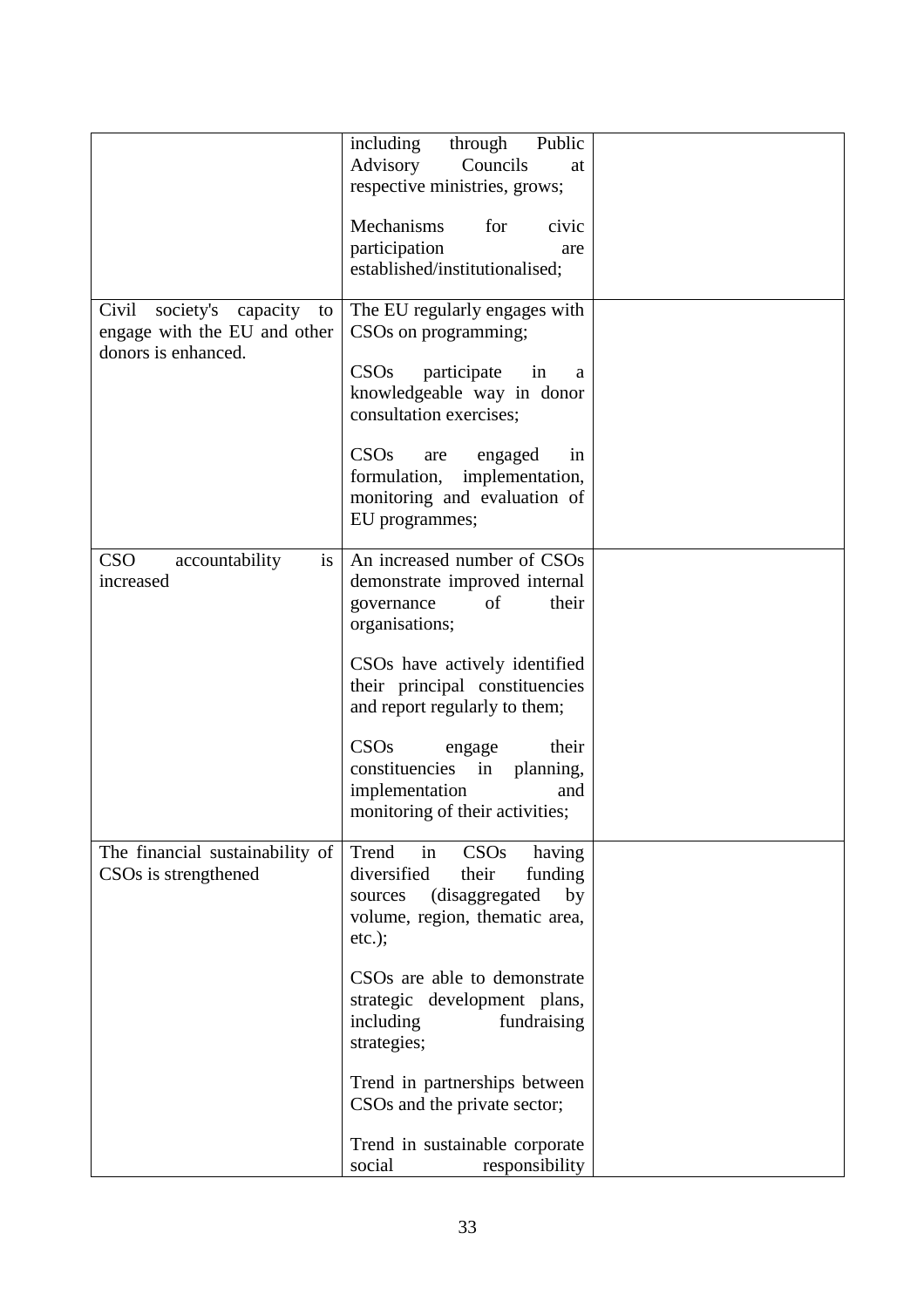|                                                                                                                                          | programmes across the private<br>sector;                                                                              |  |
|------------------------------------------------------------------------------------------------------------------------------------------|-----------------------------------------------------------------------------------------------------------------------|--|
|                                                                                                                                          | Legislative<br>amendments<br>passed which<br>allow<br>more<br>CSOs to engage in economic<br>activities;               |  |
|                                                                                                                                          | Transparent<br>state<br>funding<br>mechanisms for civil society,<br>at both central and local level,<br>put in place; |  |
| Civic education is supported<br>practical<br>its<br>and<br>aspects<br>strengthened                                                       | Percentage of schools which<br>establish links (visits, project<br>activities) with local CSOs;                       |  |
|                                                                                                                                          | Trend<br>in<br>of<br>awareness<br>volunteerism;                                                                       |  |
|                                                                                                                                          | Trend in pupils and people<br>generally volunteering to work<br>with CSOs;                                            |  |
|                                                                                                                                          | Trend in seed-funding<br>for<br>community-based<br>development;                                                       |  |
|                                                                                                                                          | Trend in participation in civic<br>engagement mechanisms<br>at<br>local level;                                        |  |
| in<br>CSOs<br>Georgian<br>regions<br>increase<br>their capacity<br>and<br>outreach                                                       | Trends in quality of policy<br>dialogue and advocacy efforts<br>conducted by regional CSOs;                           |  |
|                                                                                                                                          | Frequency and regularity of<br>meetings<br>with<br>local<br>stakeholders (media, business,<br>$etc.$ );               |  |
|                                                                                                                                          | Trends in CSO staff members,<br>training<br>opportunities<br>and<br>annual turnover;                                  |  |
| Civil<br>society's<br>capacity<br>to<br>engage at all levels in policy<br>dialogue<br>for<br>sustainable<br>development is strengthened. | Quality<br>needs-based,<br>of<br>evidence-based policy papers<br>produced by CSOs;                                    |  |
|                                                                                                                                          | <b>CSO</b><br>Authorities<br>take                                                                                     |  |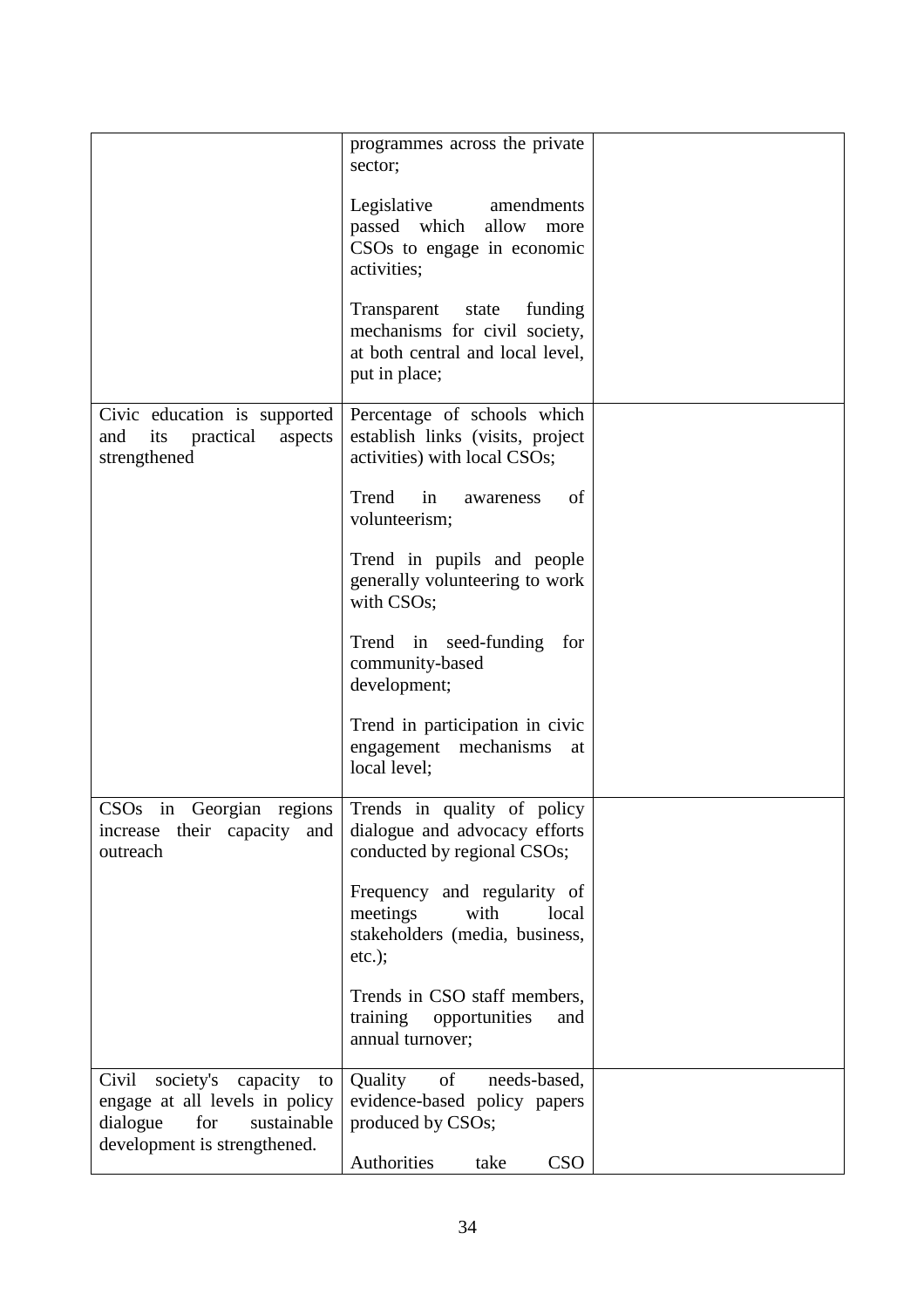|                                                                                                                 | recommendations into account;                                                                   |  |
|-----------------------------------------------------------------------------------------------------------------|-------------------------------------------------------------------------------------------------|--|
|                                                                                                                 | Trend in public perception of<br>civil society;                                                 |  |
| Regional and thematic CSO<br>networks are supported                                                             | Trends in participation<br>in<br>formal and informal regional<br>and thematic networks;         |  |
|                                                                                                                 | Networks offering relevant<br>services to their members;                                        |  |
|                                                                                                                 | Networks participate in policy<br>dialogue with the authorities<br>and donors;                  |  |
| Partnerships between CSOs,<br>local authorities, business and<br>media are supported                            | Jointly identified projects<br>at<br>local level in<br>favour<br>of<br>sustainable development; |  |
|                                                                                                                 | dialogue<br>Regular<br>between<br>stakeholders takes place;                                     |  |
|                                                                                                                 | Trends in community issues<br>successfully addressed;                                           |  |
| Capacities of local officials to<br>participative<br>in<br>engage<br>decision-making processes are<br>developed | Local<br>officials<br>effectively<br>manage civic<br>engagement<br>mechanisms;                  |  |
|                                                                                                                 | Local<br>budgets<br>reflecting<br>recorded citizen concerns;                                    |  |
|                                                                                                                 | Active engagement of Citizen<br>Advisory Councils in local<br>development strategies;           |  |
| The concept and practice of<br>social enterprise is promoted                                                    | Awareness of the concept of<br>social enterprise is increased;                                  |  |
|                                                                                                                 | Number of CSOs engaged in<br>activities<br>supporting<br>social<br>enterprise;                  |  |
|                                                                                                                 | Number of social enterprises<br>created;                                                        |  |
|                                                                                                                 | Number<br>of public-private<br>partnerships existing;                                           |  |